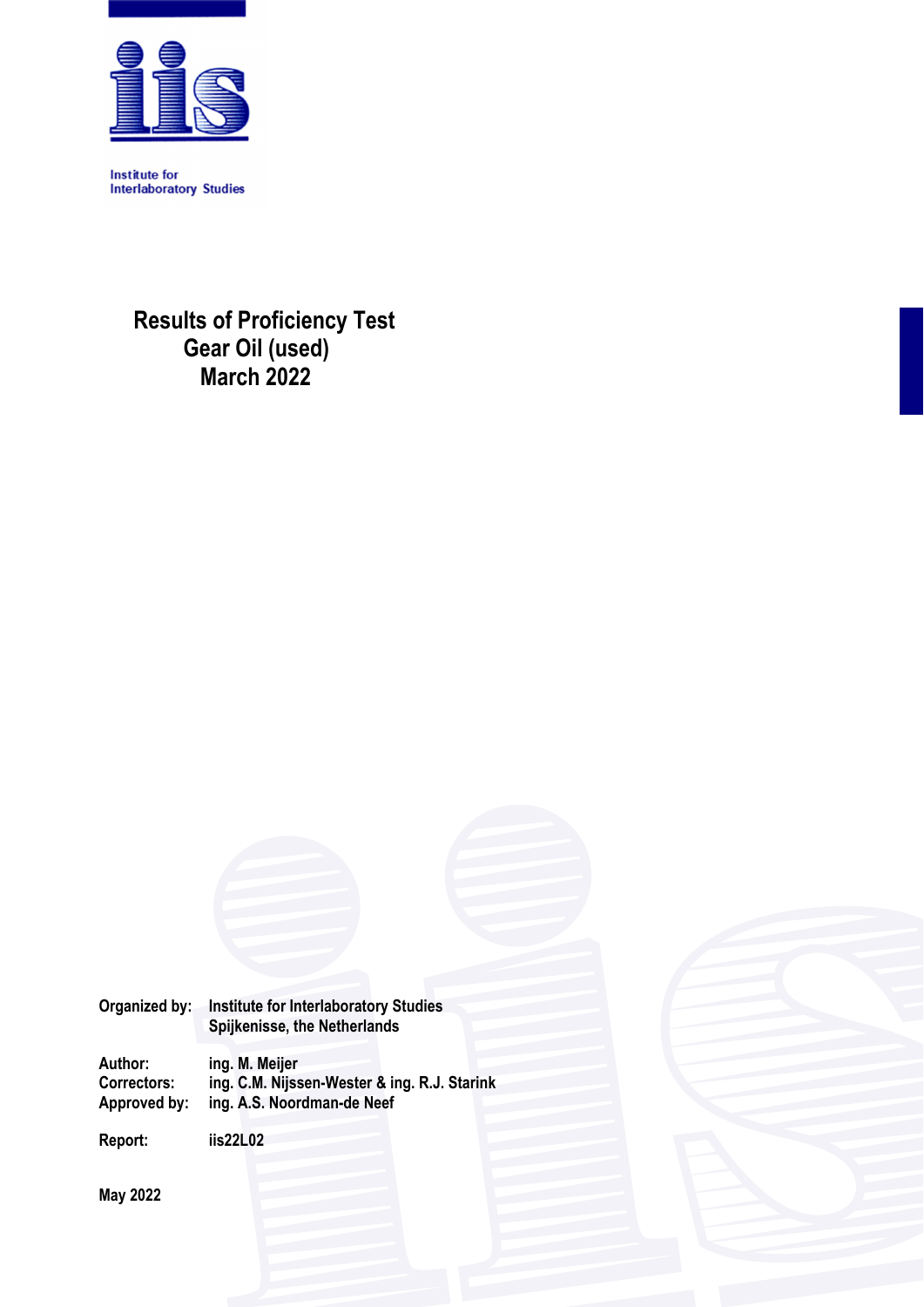## **CONTENTS**

| $\mathbf{1}$   |                                                                       |  |
|----------------|-----------------------------------------------------------------------|--|
| 2              |                                                                       |  |
| 2.1            |                                                                       |  |
| 2.2            |                                                                       |  |
| 2.3            |                                                                       |  |
| 2.4            |                                                                       |  |
| 2.5            |                                                                       |  |
| 2.6            |                                                                       |  |
| 3              |                                                                       |  |
| 3.1            |                                                                       |  |
| 3.2            |                                                                       |  |
| 3.3            |                                                                       |  |
| $\overline{4}$ |                                                                       |  |
| 4.1            |                                                                       |  |
| 4.2            |                                                                       |  |
| 4.3            | COMPARISON OF THE PROFICIENCY TEST OF MARCH 2022 WITH PREVIOUS PTS 12 |  |

Appendices: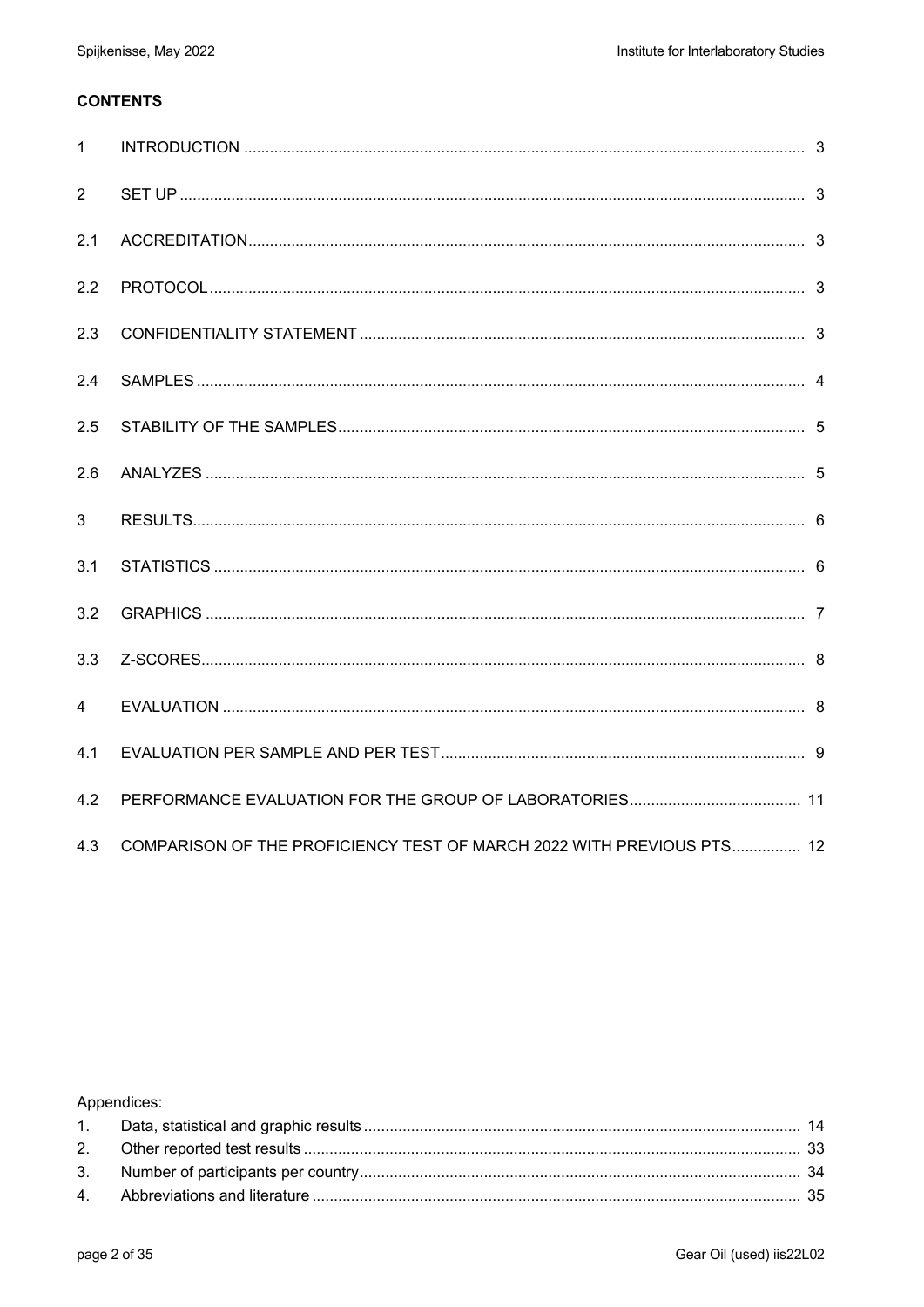### **1 INTRODUCTION**

Since 2017 the Institute for Interlaboratory Studies (iis) organizes a proficiency scheme for the analysis of used Gear Oil every year. During the annual proficiency testing program 2021/2022 it was decided to continue the round robin for the analysis of used Gear Oil.

In this interlaboratory study 26 laboratories in 19 countries registered for participation, see appendix 3 for the number of participants per country. In this report the results of the used Gear Oil proficiency test are presented and discussed. This report is also electronically available through the iis website www.iisnl.com.

### **2 SET UP**

The Institute for Interlaboratory Studies (iis) in Spijkenisse, the Netherlands, was the organizer of this proficiency test (PT). Sample analyzes for fit-for-use and homogeneity testing were subcontracted to an ISO/IEC17025 accredited laboratory.

It was decided to send two different samples of used Gear Oil, one 0.5 L bottle labelled #22031 for the regular analyzes and one 50 mL HDPE bottle labelled #22032 for metal determination.

The participants were requested to report rounded and unrounded test results. The unrounded test results were preferably used for statistical evaluation.

### **2.1 ACCREDITATION**

The Institute for Interlaboratory Studies in Spijkenisse, the Netherlands, is accredited in agreement with ISO/IEC17043:2010 (R007), since January 2000, by the Dutch Accreditation Council (Raad voor Accreditatie). This PT falls under the accredited scope. This ensures strict adherence to protocols for sample preparation and statistical evaluation and 100% confidentiality of participant's data. Feedback from the participants on the reported data is encouraged and customer's satisfaction is measured on regular basis by sending out questionnaires.

### **2.2 PROTOCOL**

The protocol followed in the organization of this proficiency test was the one as described for proficiency testing in the report 'iis Interlaboratory Studies: Protocol for the Organisation, Statistics and Evaluation' of June 2018 (iis-protocol, version 3.5). This protocol is electronically available through the iis website www.iisnl.com, from the FAQ page.

### **2.3 CONFIDENTIALITY STATEMENT**

All data presented in this report must be regarded as confidential and for use by the participating companies only. Disclosure of the information in this report is only allowed by means of the entire report. Use of the contents of this report for third parties is only allowed by written permission of the Institute for Interlaboratory Studies. Disclosure of the identity of one or more of the participating companies will be done only after receipt of a written agreement of the companies involved.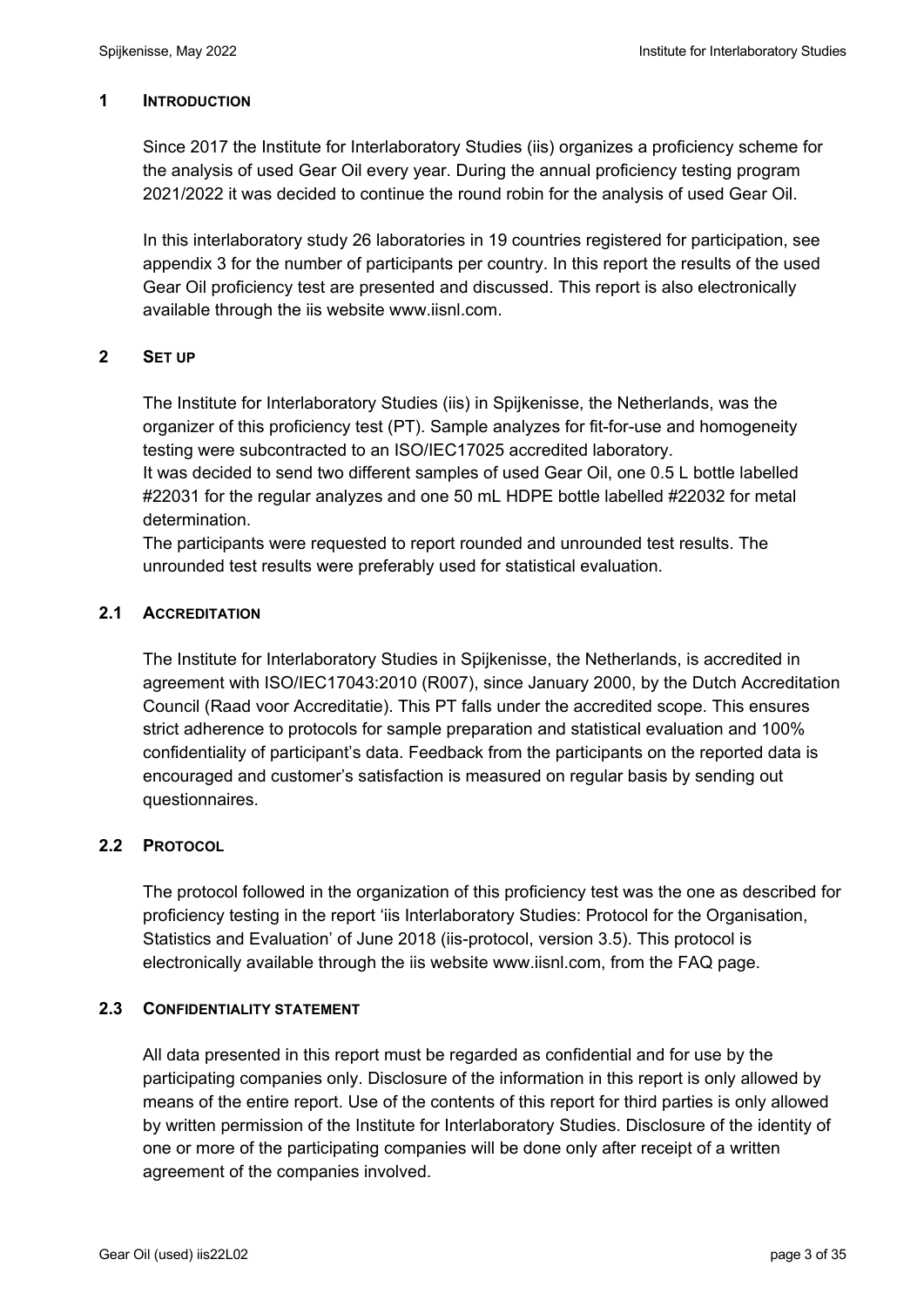### **2.4 SAMPLES**

For the preparation of the sample for the regular analyzes in Gear Oil (used) a batch of approximately 22 liters of Gear Oil (used) was obtained from a third party. After homogenization 43 amber glass bottles of 0.5 L were filled and labelled #22031. The homogeneity of the subsamples was checked by determination of Density at 15 °C in accordance with ISO12185 and Water in accordance with D6304 on 8 stratified randomly selected subsamples.

|                 | Density at 15 °C<br>in kg/L | Water<br>in mg/kg |
|-----------------|-----------------------------|-------------------|
| sample #22031-1 | 0.89167                     | 263               |
| sample #22031-2 | 0.89167                     | 248               |
| sample #22031-3 | 0.89168                     | 240               |
| sample #22031-4 | 0.89169                     | 225               |
| sample #22031-5 | 0.89168                     | 243               |
| sample #22031-6 | 0.89169                     | 241               |
| sample #22031-7 | 0.89168                     | 214               |
| sample #22031-8 | 0.89167                     | 216               |

Table 1: homogeneity test results of subsamples #22031

From the above test results the repeatabilities were calculated and compared with 0.3 times the corresponding reproducibility of the reference test methods in agreement with the procedure of ISO13528, Annex B2 in the next table.

|                                 | Density at 15 °C<br>in kg/L | Water<br>in mg/kg |
|---------------------------------|-----------------------------|-------------------|
| r (observed)                    | 0.00002                     | 46.9              |
| reference test method           | ISO12185:96                 | ASTM D6304-B:20   |
| 0.3 x R (reference test method) | 0.00015                     | 66.0              |

Table 2: evaluation of the repeatabilities of subsamples #22031

The calculated repeatabilities are in agreement with 0.3 times the corresponding reproducibility of the reference test methods. Therefore, homogeneity of the subsamples was assumed.

For the preparation of the sample for the Metals determination in Gear Oil (used) a batch of approximately 10 liters of Gear Oil (used) was obtained from a third party. This batch was positive for some metals and was spiked with the metals Aluminum, Copper, Silicon and Tin using Conostan standards. After homogenization 48 HDPE bottles of 50 mL were filled and labelled #22032.

The homogeneity of the subsamples was checked by determination of Iron in accordance with ASTM D5185 on 8 stratified randomly selected subsamples.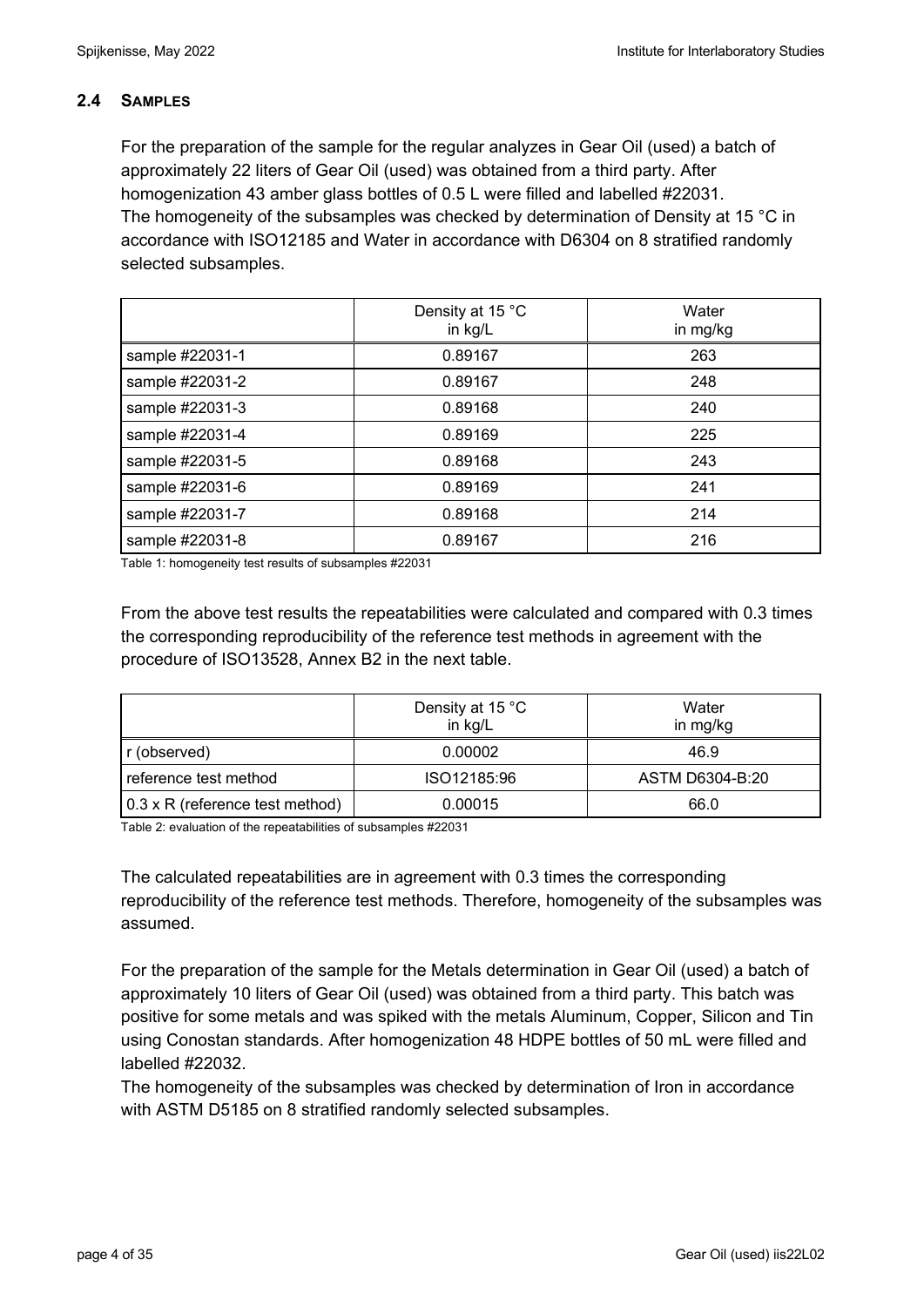|                 | Iron as Fe<br>in mg/kg |
|-----------------|------------------------|
| sample #22032-1 | 42.2                   |
| sample #22032-2 | 43.3                   |
| sample #22032-3 | 41.7                   |
| sample #22032-4 | 42.4                   |
| sample #22032-5 | 42.4                   |
| sample #22032-6 | 42.4                   |
| sample #22032-7 | 42.2                   |
| sample #22032-8 | 42.1                   |

Table 3: homogeneity test results of subsamples #22032

From the above test results the repeatability was calculated and compared with 0.3 times the reproducibility of the reference test method in agreement with the procedure of ISO13528, Annex B2 in the next table.

|                                 | Iron as Fe<br>in mg/kg |
|---------------------------------|------------------------|
| r (observed)                    | 1.3                    |
| reference test method           | ASTM D5185:18          |
| 0.3 x R (reference test method) | 31                     |

Table 4: evaluation of the repeatability of subsamples #22032

The calculated repeatability is in agreement with 0.3 times the reproducibility of the reference test method. Therefore, homogeneity of the subsamples was assumed.

To each of the participating laboratories one sample Gear Oil (used) labelled #22031 and one sample Gear Oil (used) labelled #22032 were sent on February 16, 2022. An SDS was added to the sample package.

### **2.5 STABILITY OF THE SAMPLES**

The stability of Gear Oil (used) packed in amber glass and HDPE bottles was checked. The material was found sufficiently stable for the period of the proficiency test.

#### **2.6 ANALYZES**

The participants were requested to determine on sample #22031: Total Acid Number, Density at 15 °C, Flash Point PMcc, Kinematic Viscosity at 40 °C and 100 °C, Viscosity Index, Membrane Filtration 5.0 µm, Water and Level of Contamination (counts/mL and scale number).

Also, some extra information was asked about the determination of Total Acid Number.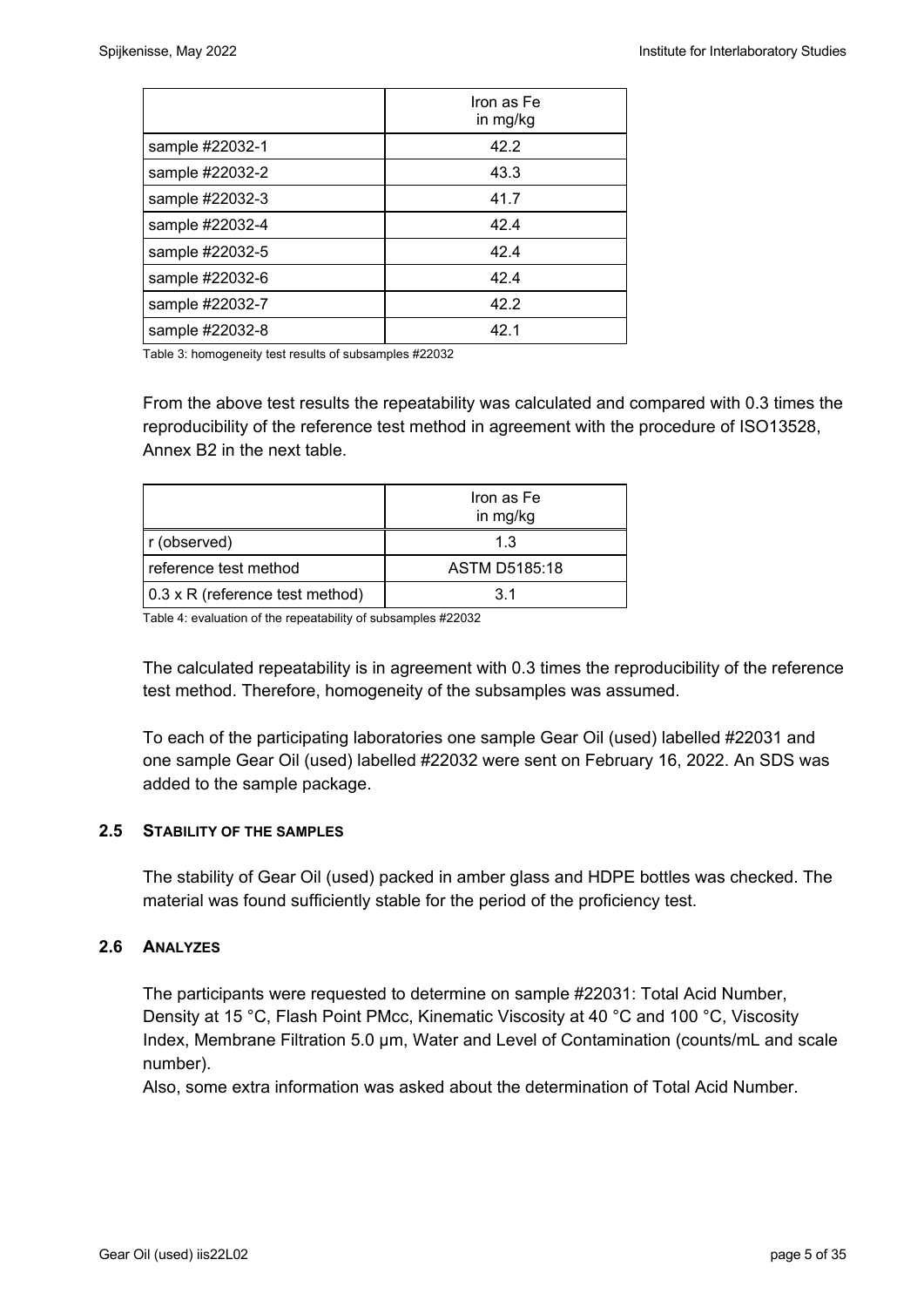On sample #22032 it was requested to determine the elements Aluminum as Al, Barium as Ba, Boron as B, Cadmium as Cd, Chromium as Cr, Copper as Cu, Iron as Fe, Lead as Pb, Lithium as Li, Magnesium as Mg, Manganese as Mn, Molybdenum as Mo, Nickel as Ni, Potassium as K, Silicon as Si, Silver as Ag, Sodium as Na, Tin as Sn, Titanium as Ti, Vanadium as V, Calcium as Ca, Phosphorus as P and Zinc as Zn.

It was explicitly requested to treat the samples as if they were routine samples and to report the test results using the indicated units on the report form and not to round the test results, but report as much significant figures as possible. It was also requested not to report 'less than' test results, which are above the detection limit, because such test results cannot be used for meaningful statistical evaluations.

To get comparable test results a detailed report form and a letter of instructions are prepared. On the report form the reporting units are given as well as the reference test methods (when applicable) that will be used during the evaluation. The detailed report form and the letter of instructions are both made available on the data entry portal www.kpmd.co.uk/sgs-iis/. The participating laboratories are also requested to confirm the sample receipt on this data entry portal. The letter of instructions can also be downloaded from the iis website www.iisnl.com.

## **3 RESULTS**

During five weeks after sample dispatch, the test results of the individual laboratories were gathered via the data entry portal www.kpmd.co.uk/sgs-iis/. The reported test results are tabulated per determination in appendices 1 and 2 of this report. The laboratories are presented by their code numbers.

Directly after the deadline, a reminder was sent to those laboratories that had not reported test results at that moment. Shortly after the deadline, the available test results were screened for suspect data. A test result was called suspect in case the Huber Elimination Rule (a robust outlier test) found it to be an outlier. The laboratories that produced these suspect data were asked to check the reported test results (no reanalyzes). Additional or corrected test results are used for data analysis and the original test results are placed under 'Remarks' in the result tables in appendices 1 and 2. Test results that came in after the deadline were not taken into account in this screening for suspect data and thus these participants were not requested for checks.

## **3.1 STATISTICS**

The protocol followed in the organization of this proficiency test was the one as described for proficiency testing in the report 'iis Interlaboratory Studies: Protocol for the Organisation, Statistics and Evaluation' of June 2018 (iis-protocol, version 3.5).

For the statistical evaluation the *unrounded* (when available) figures were used instead of the rounded test results. Test results reported as '<…' or '>…' were not used in the statistical evaluation.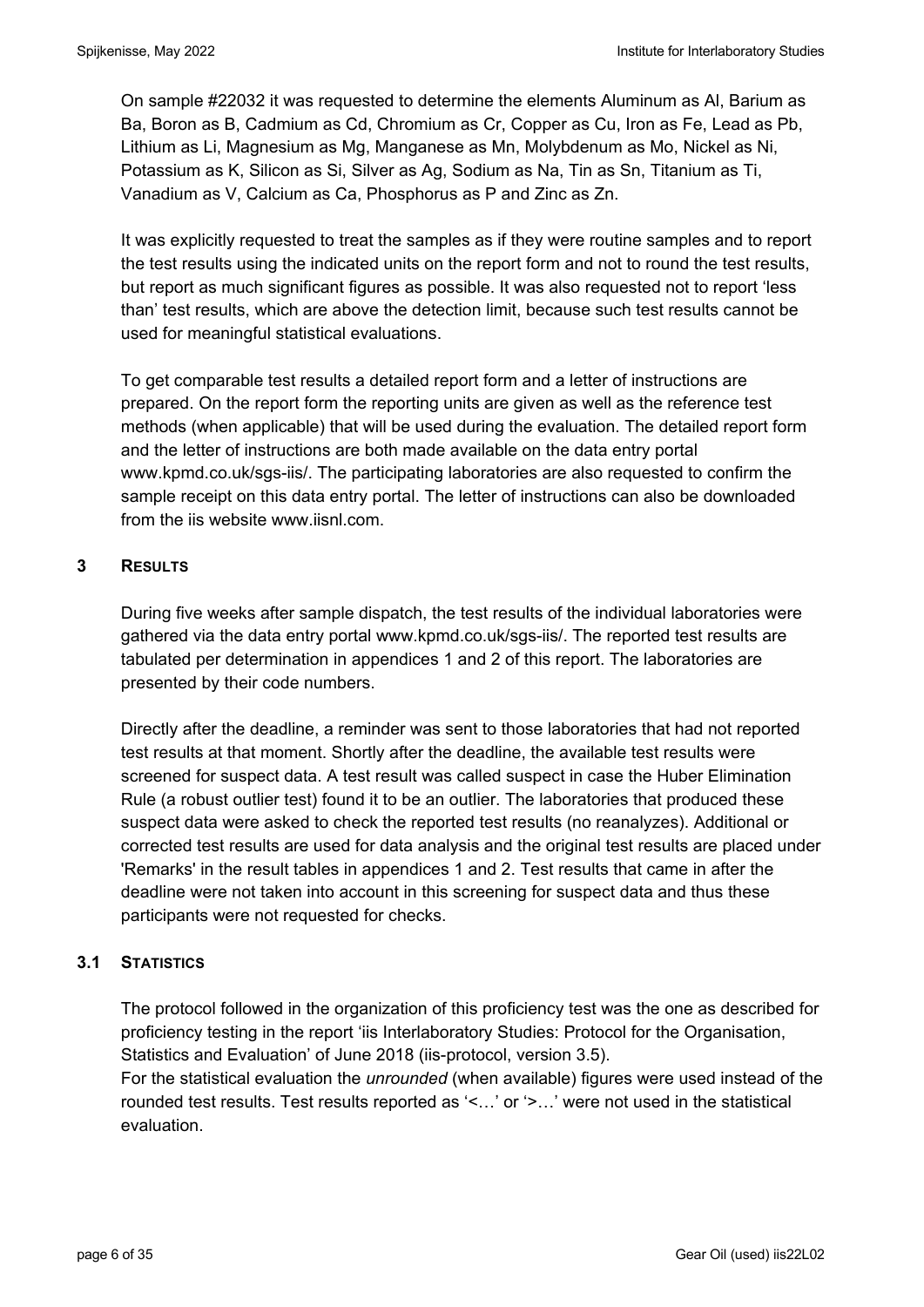First, the normality of the distribution of the various data sets per determination was checked by means of the Lilliefors-test, a variant of the Kolmogorov-Smirnov test and by the calculation of skewness and kurtosis. Evaluation of the three normality indicators in combination with the visual evaluation of the graphic Kernel density plot, lead to judgement of the normality being either 'unknown', 'OK', 'suspect' or 'not OK'. After removal of outliers, this check was repeated. If a data set does not have a normal distribution, the (results of the) statistical evaluation should be used with due care.

The assigned value is determined by consensus based on the test results of the group of participants after rejection of the statistical outliers and/or suspect data.

According to ISO13528 all (original received or corrected) results per determination were submitted to outlier tests. In the iis procedure for proficiency tests, outliers are detected prior to calculation of the mean, standard deviation and reproducibility. For small data sets, Dixon (up to 20 test results) or Grubbs (up to 40 test results) outlier tests can be used. For larger data sets (above 20 test results) Rosner's outlier test can be used. Outliers are marked by D(0.01) for the Dixon's test, by G(0.01) or DG(0.01) for the Grubbs' test and by R(0.01) for the Rosner's test. Stragglers are marked by D(0.05) for the Dixon's test, by G(0.05) or DG(0.05) for the Grubbs' test and by R(0.05) for the Rosner's test. Both outliers and stragglers were not included in the calculations of averages and standard deviations.

For each assigned value the uncertainty was determined in accordance with ISO13528. Subsequently the calculated uncertainty was evaluated against the respective requirement based on the target reproducibility in accordance with ISO13528. In this PT, the criterion of ISO13528, paragraph 9.2.1. was met for all evaluated tests, therefore, the uncertainty of all assigned values may be negligible and need not be included in the PT report.

Finally, the reproducibilities were calculated from the standard deviations by multiplying them with a factor of 2.8.

### **3.2 GRAPHICS**

In order to visualize the data against the reproducibilities from literature, Gauss plots were made, using the sorted data for one determination (see appendix 1). On the Y-axis the reported test results are plotted. The corresponding laboratory numbers are on the X-axis. The straight horizontal line presents the consensus value (a trimmed mean). The four striped lines, parallel to the consensus value line, are the +3s, +2s, -2s and -3s target reproducibility limits of the selected reference test method. Outliers and other data, which were excluded from the calculations, are represented as a cross. Accepted data are represented as a triangle.

Furthermore, Kernel Density Graphs were made. This is a method for producing a smooth density approximation to a set of data that avoids some problems associated with histograms. Also, a normal Gauss curve (dotted line) was projected over the Kernel Density Graph (smooth line) for reference. The Gauss curve is calculated from the consensus value and the corresponding standard deviation.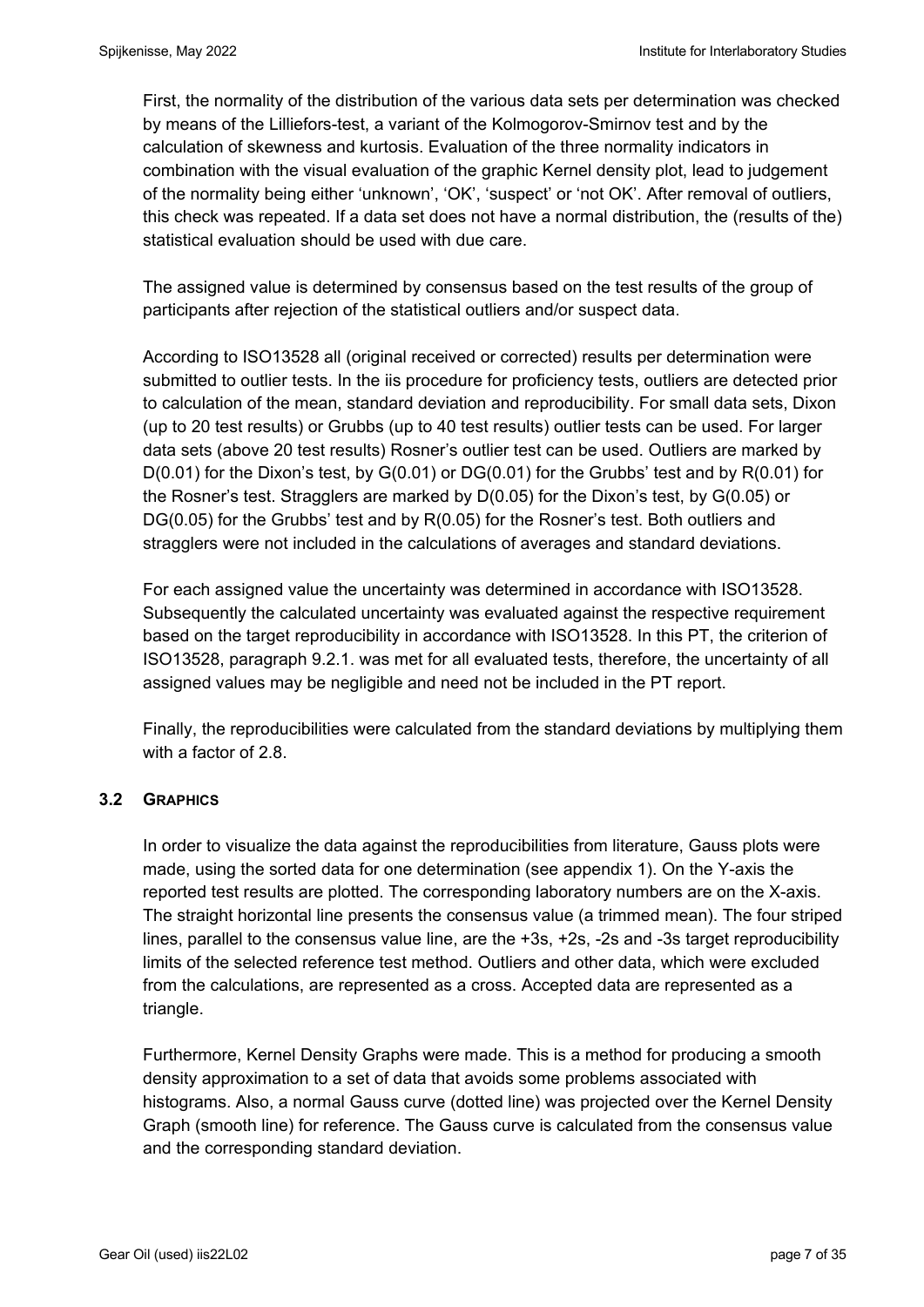### **3.3 Z-SCORES**

To evaluate the performance of the participating laboratories the z-scores were calculated. As it was decided to evaluate the performance of the participants in this proficiency test (PT) against the literature requirements (derived from e.g. ISO or ASTM test methods), the z-scores were calculated using a target standard deviation. This results in an evaluation independent of the variation in this interlaboratory study.

The target standard deviation was calculated from the literature reproducibility by division with 2.8. In case no literature reproducibility was available, other target values were used, like Horwitz or an estimated reproducibility based on former iis proficiency tests.

When a laboratory did use a test method with a reproducibility that is significantly different from the reproducibility of the reference test method used in this report, it is strongly advised to recalculate the z-score, while using the reproducibility of the actual test method used, this in order to evaluate whether the reported test result is fit-for-use.

The z-scores were calculated according to:

```
Z_{\text{target}} = (test result - average of PT) / target standard deviation
```
The  $z_{\text{(target)}}$  scores are listed in the test result tables in appendix 1.

Absolute values for z<2 are very common and absolute values for z>3 are very rare. Therefore, the usual interpretation of z-scores is as follows:

|        | $ z  < 1$ good             |
|--------|----------------------------|
|        | $1 <  z  < 2$ satisfactory |
|        | $2 <  z  < 3$ questionable |
| 3 <  z | unsatisfactory             |

## **4 EVALUATION**

Some problems were encountered with the dispatch of the samples due to COVID-19 pandemic. Therefore, the reporting time on the data entry portal was extended with another week. One participant reported test results after the extended reporting date and three other participants did not report any test results. Not all participants were able to report all tests requested.

In total 23 participants reported 317 numerical test results. Observed were 11 outlying test results, which is 3.5%. In proficiency tests outlier percentages of 3% - 7.5% are quite normal.

Not all data sets proved to have a normal Gaussian distribution. These are referred to as "not OK" or "suspect". The statistical evaluation of these data sets should be used with due care, see also paragraph 3.1.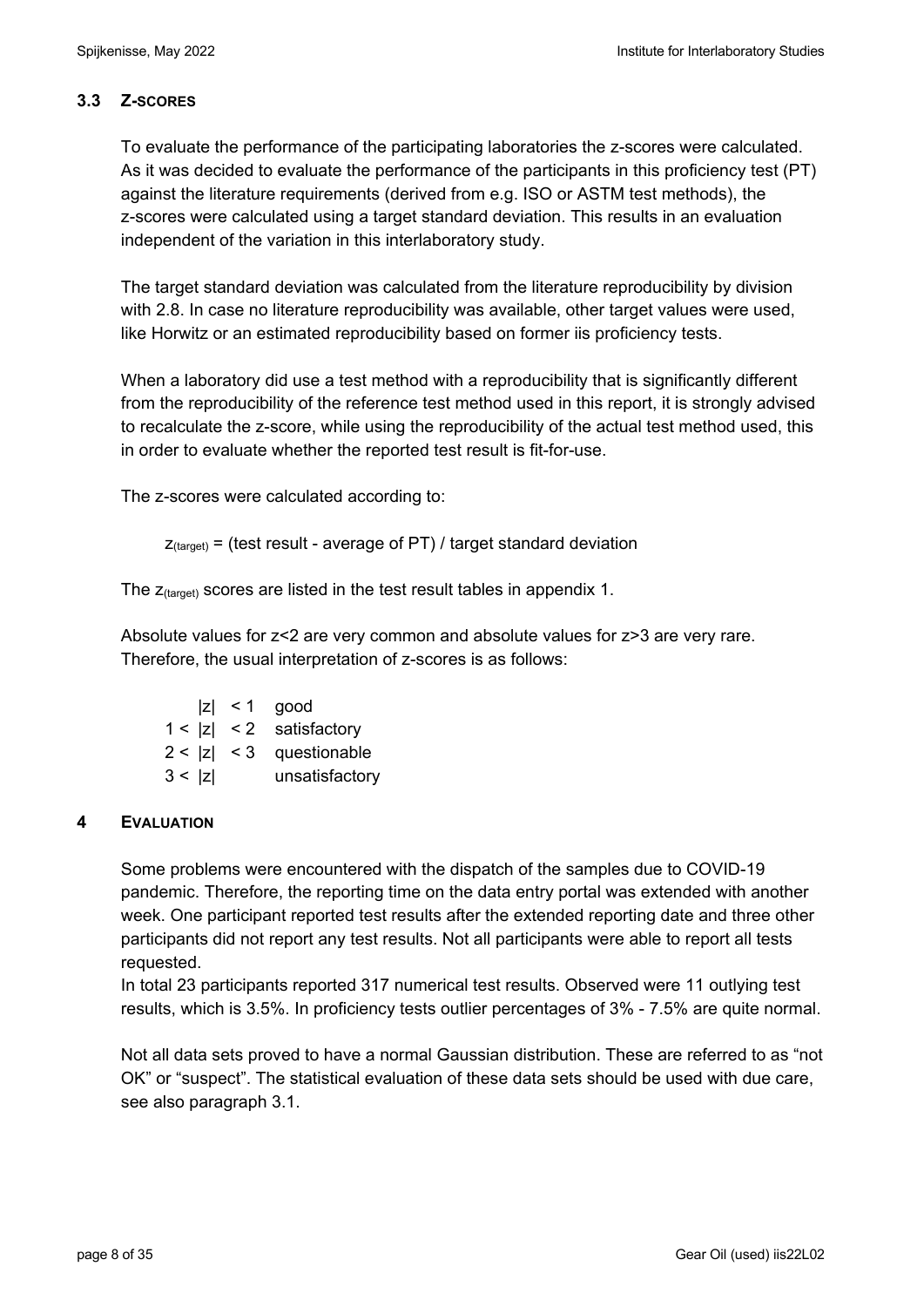### **4.1 EVALUATION PER SAMPLE AND PER TEST**

In this section the reported test results are discussed per sample and per test. The test methods which were used by the various laboratories were taken into account for explaining the observed differences when possible and applicable. These test methods are also in the tables together with the original data in appendix 1. The abbreviations, used in these tables, are explained in appendix 4.

Unfortunately, a suitable reference test method, providing the precision data, is not available for all determinations. For these tests the calculated reproducibility was compared against the estimated reproducibility calculated with the Horwitz equation.

In the iis PT reports ASTM test methods are referred to with a number (e.g. D2270) and an added designation for the year that the test method was adopted or revised (e.g. D2270:10). If applicable, a designation in parentheses is added to designate the year of reapproval (e.g. D2270:10(2016)). In the test results tables of appendix 1 only the method number and year of adoption or revision (e.g. D2270:10) will be used.

### **sample #22031**

Total Acid Number: This determination was not problematic. No statistical outliers were observed. The calculated reproducibility is in full agreement with the requirements of ASTM D664-A:18e2 for the end point mode BEP 60 mL, but is not in agreement for the other end point modes (BEP 125 mL, IP 60 mL and IP 125 mL).

 Remarkably, one participant has used pH 11 for BEP instead of pH 10 that is mentioned in test method ASTM D664:18e2.

Density at 15 °C: This determination was not problematic. Two statistical outliers were observed. The calculated reproducibility after rejection of the statistical outliers is in agreement with the requirements of ISO12185:96.

Flash Point PMcc: This determination was not problematic. One statistical outlier was observed. The calculated reproducibility after rejection of the statistical outlier is in full agreement with the requirements of ASTM D93:20 procedure A, but is not in agreement with procedure B. Both procedures (A and B) of ASTM D93 may be applicable for this determination (in-use vs used lubricating oil). The majority of the participants reported to use procedure A.

Kinematic Viscosity at 40 °C: This determination was not problematic. One statistical outlier was observed and one other test result was excluded. The calculated reproducibility after rejection of the suspect data is in agreement with the requirements of ASTM D445:21e1.

Kinematic Viscosity at 100 °C: This determination may be problematic for a number of laboratories. Four statistical outliers were observed. The calculated reproducibility after rejection of the statistical outliers is in full agreement with the requirements of ASTM D445:21e1.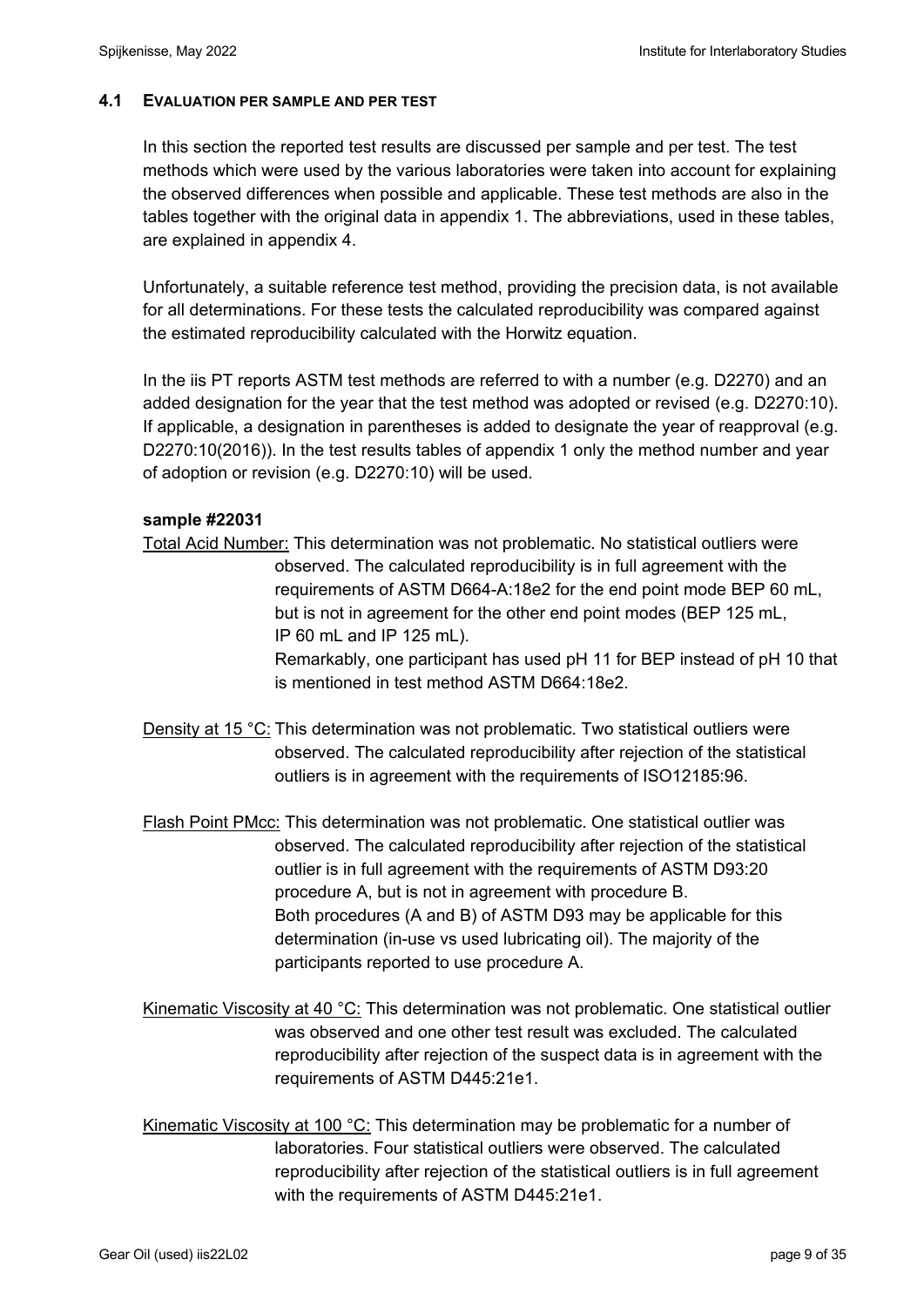Viscosity Index: This determination was not problematic. No statistical outliers were observed but five test results were excluded. The calculated reproducibility after rejection of the suspect data is in full agreement with the requirements of ASTM D2270:10(2016).

Membrane Filtration 5.0 µm: Only one laboratory reported a test result. Therefore no zscores are calculated.

Water: This determination may be problematic depending on the procedure used. No statistical outliers were observed. The calculated reproducibility is in agreement with the requirements of ASTM D6304:20 procedure B, but not in agreement with procedure A and C. A new version of ASTM D6304 was published in 2020 with major changes. In the 2016 version one precision statement was mentioned for test results based on mass with a broad application range and one based on volume. In the 2020 version all precision statements are based on mass with three different procedures (A - direct injection, B - oven accessory and C - evaporation accessory) each with a different application range. In ASTM D6304:20 the reproducibility for all three procedures is much stricter compared to ASTM D6304:16e1. It was decided to use procedure B for the 2022 PTs of Gear Oil (fresh) and Gear Oil (used).

Level of Contamination: This determination was problematic. No statistical outliers were observed over six parameters. The calculated reproducibilities at  $\geq 4$  µm are in agreement with the requirements of ASTM D7647:10(2018). At  $\geq 6$  µm and  $\geq 14$  µm the calculated reproducibilities are not in agreement with the respective requirements.

### **sample #22032**

- Aluminum as Al: This determination was not problematic. One statistical outlier was observed. The calculated reproducibility after rejection of the statistical outlier is in agreement with the requirements of ASTM D5185:18.
- Boron as  $B$ : This determination was not problematic. No statistical outliers were observed. The calculated reproducibility is in agreement with the requirements of ASTM D5185:18.
- Copper as Cu: This determination was not problematic. One statistical outlier was observed. The calculated reproducibility after rejection of the statistical outlier is in agreement with the requirements of ASTM D5185:18.
- Iron as Fe: This determination was not problematic. No statistical outliers were observed. The calculated reproducibility is in agreement with the requirements of ASTM D5185:18.
- Silicon as Si: This determination was not problematic. No statistical outliers were observed. The calculated reproducibility is in agreement with the requirements of ASTM D5185:18.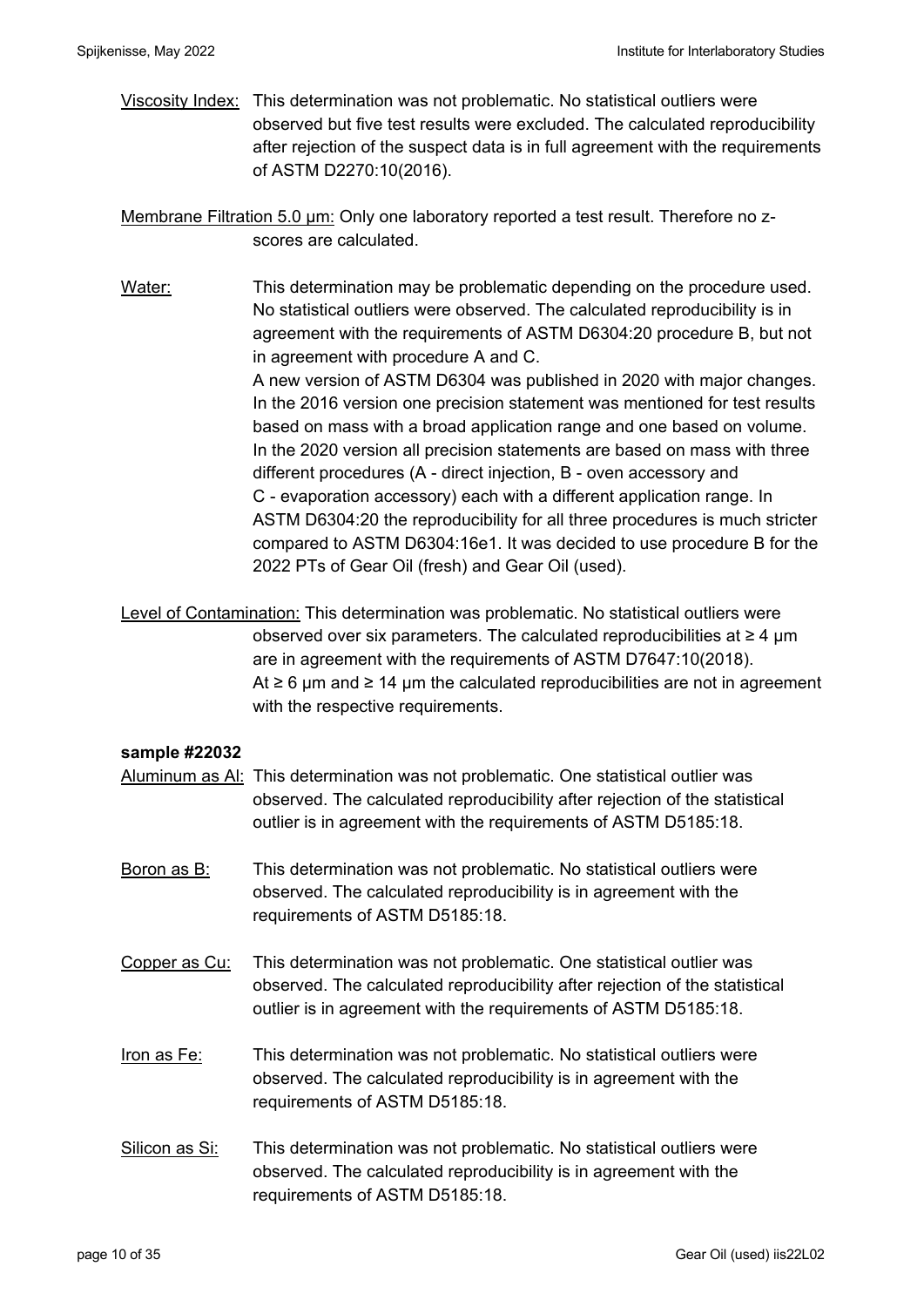Tin as Sn: This determination was not problematic. No statistical outliers were observed. The calculated reproducibility is in agreement with the requirements of ASTM D5185:18.

Calcium as Ca: This determination may be problematic. No statistical outliers were observed. The calculated reproducibility is not in agreement with the estimated reproducibility calculated with the Horwitz equation and also not in agreement with the strict requirements of ASTM D5185:18.

Phosphorus as P: This determination was not problematic. One statistical outlier was observed. The calculated reproducibility after rejection of the statistical outlier is in agreement with the requirements of ASTM D5185:18.

Zinc as Zn: This determination was not problematic. No statistical outliers were observed. The calculated reproducibility is in full agreement with the estimated reproducibility calculated with the Horwitz equation but is not in agreement with the strict requirements of ASTM D5185:18.

The majority of the participants agreed on a concentration near or below the limit of detection for all other elements mentioned in paragraph 2.6. Therefore, no z-scores are calculated for these elements. The test results of these components are given in appendix 2.

### **4.2 PERFORMANCE EVALUATION FOR THE GROUP OF LABORATORIES**

A comparison has been made between the reproducibility as declared by the reference test method and the reproducibility as found for the group of participating laboratories. The number of significant test results, the average, the calculated reproducibility (2.8 \* standard deviation) and the target reproducibility derived from reference test methods (in casu ASTM and ISO test methods or Horwitz) are presented in the next table.

| Parameter                     | unit               | n              | average | $2.8 * sd$ | R(lit)         |
|-------------------------------|--------------------|----------------|---------|------------|----------------|
| Total Acid Number             | mg KOH/g           | 19             | 0.56    | 0.33       | 0.32           |
| Density at 15 °C              | kg/L               | 16             | 0.8916  | 0.0002     | 0.0005         |
| <b>Flash Point PMcc</b>       | $^{\circ}C$        | 17             | 193.3   | 13.2       | 13.7           |
| Kinematic Viscosity at 40 °C  | mm <sup>2</sup> /s | 17             | 140.04  | 2.58       | 2.95           |
| Kinematic Viscosity at 100 °C | mm <sup>2</sup> /s | 15             | 14.07   | 0.16       | 0.16           |
| <b>Viscosity Index</b>        |                    | 11             | 97.3    | 2.1        | $\overline{2}$ |
| Membrane Filtration 5.0 µm    | %M/M               | 1              | n.e.    | n.e.       | n.e.           |
| Water                         | mg/kg              | 17             | 247     | 187        | 224            |
| Level of Contamination        |                    |                |         |            |                |
| $\geq 4$ µm (c)               | counts/mL          | $\overline{7}$ | 54326   | 50767      | 61389          |
| $\geq 6$ µm (c)               | counts/mL          | 7              | 29264   | 27990      | 22241          |
| $≥14 \mu m (c)$               | counts/mL          | $\overline{7}$ | 2384    | 4578       | 3218           |
| $\geq 4$ µm (c)               | scale no.          | 6              | 22.7    | 1.4        | 1.7            |
| $\geq 6 \mu m$ (c)            | scale no.          | 6              | 21.8    | 2.1        | 1.2            |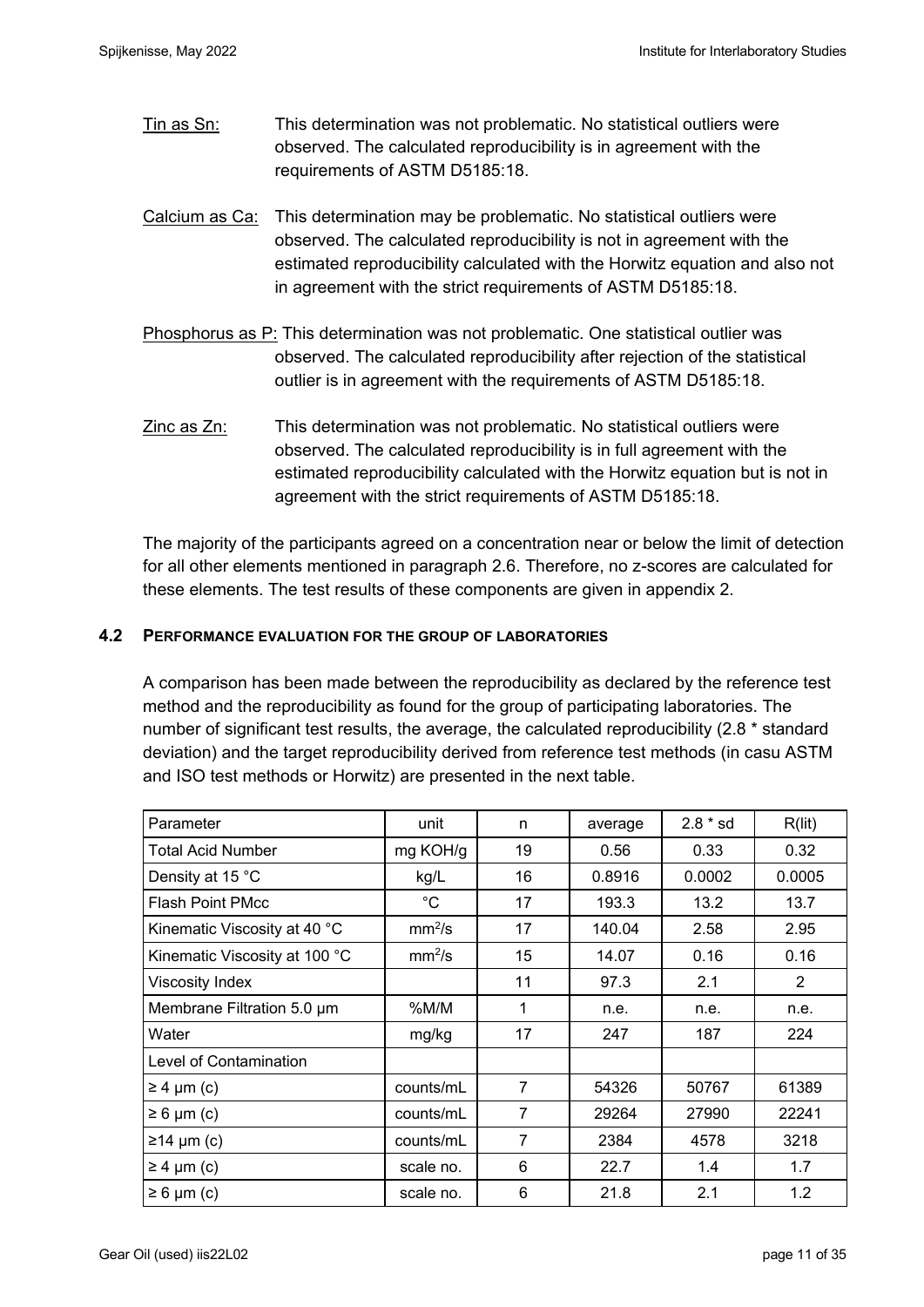| Parameter     | unit      |   | average | $2.8 * sd$ | R(lit) |
|---------------|-----------|---|---------|------------|--------|
| ≥14 μm<br>(C) | scale no. | ີ | 47<br>. | 9.4        |        |

Table 5: reproducibilities of tests on sample #22031

| Parameter       | unit  | n  | average | $2.8 * sd$ | R(lit) |
|-----------------|-------|----|---------|------------|--------|
| Aluminum as Al  | mg/kg | 18 | 8.3     | 4.0        | 6.6    |
| Boron as B      | mg/kg | 15 | 5.9     | 3.5        | 13.2   |
| Copper as Cu    | mg/kg | 17 | 7.9     | 1.1        | 1.9    |
| Iron as Fe      | mg/kg | 17 | 43.2    | 4.8        | 10.6   |
| Silicon as Si   | mg/kg | 18 | 9.6     | 2.2        | 7.0    |
| Tin as Sn       | mg/kg | 18 | 9.0     | 6.3        | 8.2    |
| Calcium as Ca   | mg/kg | 14 | 2.8     | 1.9        | 1.1    |
| Phosphorus as P | mg/kg | 15 | 309     | 41         | 76     |
| Zinc as Zn      | mg/kg | 16 | 2.7     | 1.1        | 1.0    |

Table 6: reproducibilities of tests on sample #22032

Without further statistical calculations, it can be concluded that for many tests there is a good compliance of the group of participants with the reference test methods. The problematic tests have been discussed in paragraph 4.1.

### **4.3 COMPARISON OF THE PROFICIENCY TEST OF MARCH 2022 WITH PREVIOUS PTS**

|                                    | March<br>2022 | March<br>2021 | March<br>2020 | April<br>2019 | April<br>2018 |
|------------------------------------|---------------|---------------|---------------|---------------|---------------|
| Number of reporting laboratories   | 23            | 28            | 24            | 24            | 22            |
| Number of test results             | 317           | 616           | 414           | 421           | 391           |
| Number of statistical outliers     | 11            | 31            | 25            | 22            | 18            |
| Percentage of statistical outliers | 3.5%          | 5.0%          | 6.0%          | 5.2%          | 4.6%          |

Table 7: comparison with previous proficiency tests

In proficiency tests, outlier percentages of 3% - 7.5% are quite normal.

The performance of the determinations of the proficiency tests was compared to the requirements of the reference test methods. The conclusions are given in the following table.

| Parameter                     | March<br>2022 | March<br>2021 | March<br>2020 | April<br>2019 | April<br>2018 |
|-------------------------------|---------------|---------------|---------------|---------------|---------------|
| <b>Total Acid Number</b>      | $+/-$         |               | $+/-$         |               |               |
| Density at 15 °C              | $++$          | $\ddot{}$     |               |               |               |
| <b>Flash Point PMcc</b>       | $+/-$         | $\ddot{}$     | $+/-$         |               |               |
| Kinematic Viscosity at 40 °C  | $\ddot{}$     | $+/-$         | $++$          | $\ddot{}$     | $+$           |
| Kinematic Viscosity at 100 °C | $+/-$         |               |               |               |               |
| Viscosity Index               | $+/-$         | $+/-$         |               | $+/-$         |               |
| Membrane Filtration 5.0 um    | n.e.          | $\ddot{}$     | $++$          | $++$          | n.e.          |
| Water                         | $\ddot{}$     |               | ÷             | ÷             | $++$          |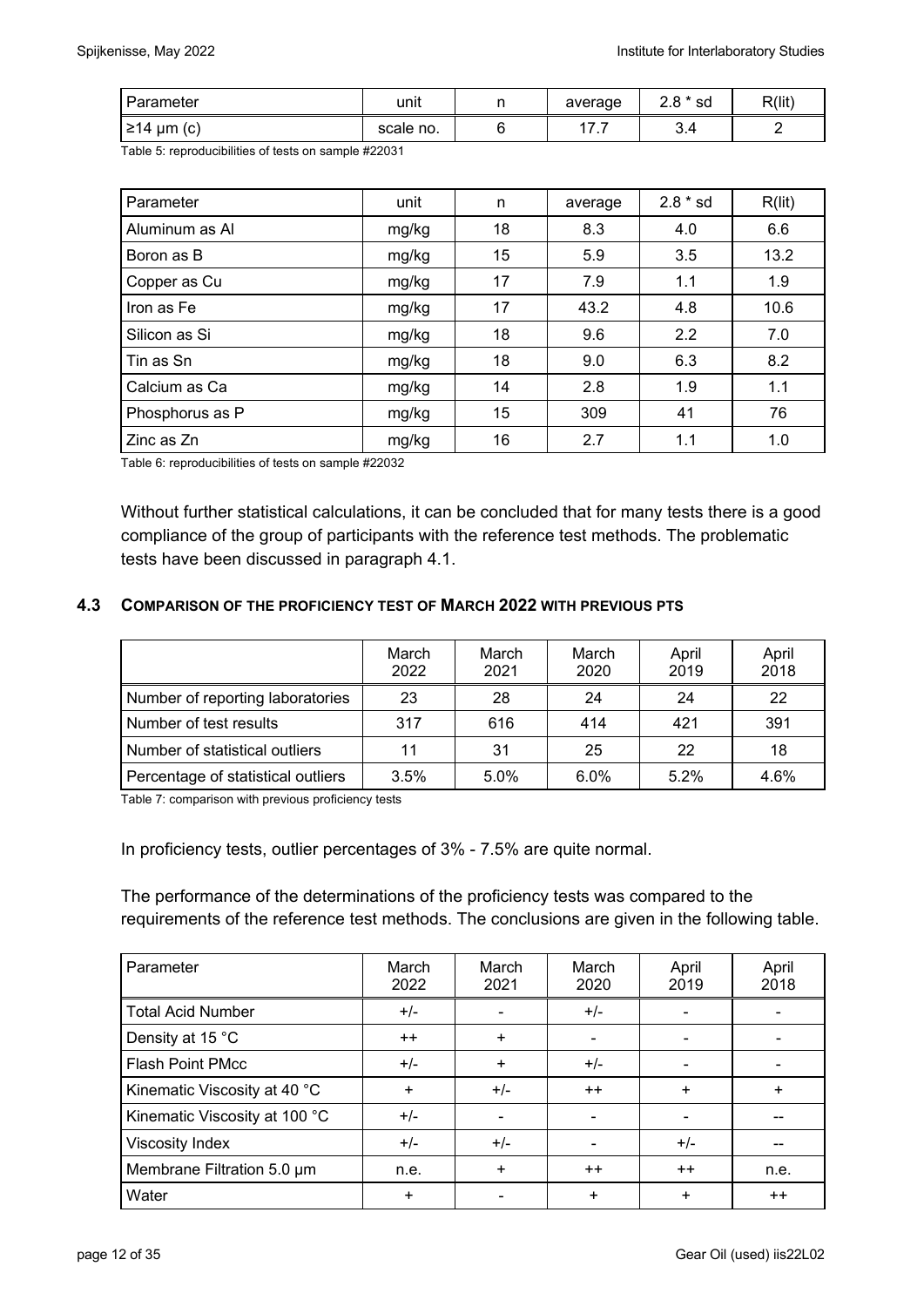| Parameter              | March<br>2022                | March<br>2021  | March<br>2020                | April<br>2019            | April<br>2018                |
|------------------------|------------------------------|----------------|------------------------------|--------------------------|------------------------------|
| Level of Contamination | $\qquad \qquad \blacksquare$ |                | $\qquad \qquad \blacksquare$ |                          |                              |
| Aluminum as Al         | $\ddot{}$                    | $++$           | $+$                          | $+$                      | $+$                          |
| Barium as Ba           | n.e.                         | $\blacksquare$ | n.a.                         | n.a.                     | n.a.                         |
| Boron as B             | $++$                         | $\ddot{}$      | $++$                         | $++$                     | $+$                          |
| Chromium as Cr         | n.e.                         | $\ddot{}$      | n.e.                         | n.e.                     | $++$                         |
| Copper as Cu           | $+$                          | $\ddot{}$      | $+$                          | $+$                      | $+$                          |
| Iron as Fe             | $++$                         | $\blacksquare$ | $+$                          |                          | $+$                          |
| Lithium as Li          | n.e.                         | n.a.<br>$-$    |                              | n.a.                     | n.a.                         |
| Magnesium as Mg        | n.e.                         | $\ddot{}$      | n.a.                         | n.a.                     | n.a.                         |
| Manganese as Mn        | n.e.                         | $\blacksquare$ | n.a.                         | n.a.                     | n.a.                         |
| Molybdenum as Mo       | n.e.                         | $\ddot{}$      | n.a.                         | n.a.                     | n.a.                         |
| Potassium as K         | n.e.                         | $++$           | n.a.                         | n.a.                     | n.a.                         |
| Silicon as Si          | $++$                         | $\ddot{}$      | $++$                         | $++$                     | $++$                         |
| Sodium as Na           | n.e.                         | $\ddot{}$      | $+$                          | $+$                      | $+$                          |
| Tin as Sn              | $\ddot{}$                    | n.e.           | $\ddot{}$                    | $+$                      | $\ddot{}$                    |
| Calcium as Ca          | $\blacksquare$               | -              | $(-)$                        | $\overline{\phantom{0}}$ | $\qquad \qquad \blacksquare$ |
| Phosphorus as P        | $\ddot{}$                    | $\blacksquare$ | $\ddot{}$                    |                          | $++$                         |
| Zinc as Zn             | $+/-$                        | +              | (--)                         | (--)                     | $+/-$                        |

Table 8: comparison determinations against the reference test methods

Results between brackets should be used with due care

The following performance categories were used:

- ++ : group performed much better than the reference test method
- + : group performed better than the reference test method
- +/- : group performance equals the reference test method
- : group performed worse than the reference test method
- -- : group performed much worse than the reference test method
- n.e. : not evaluated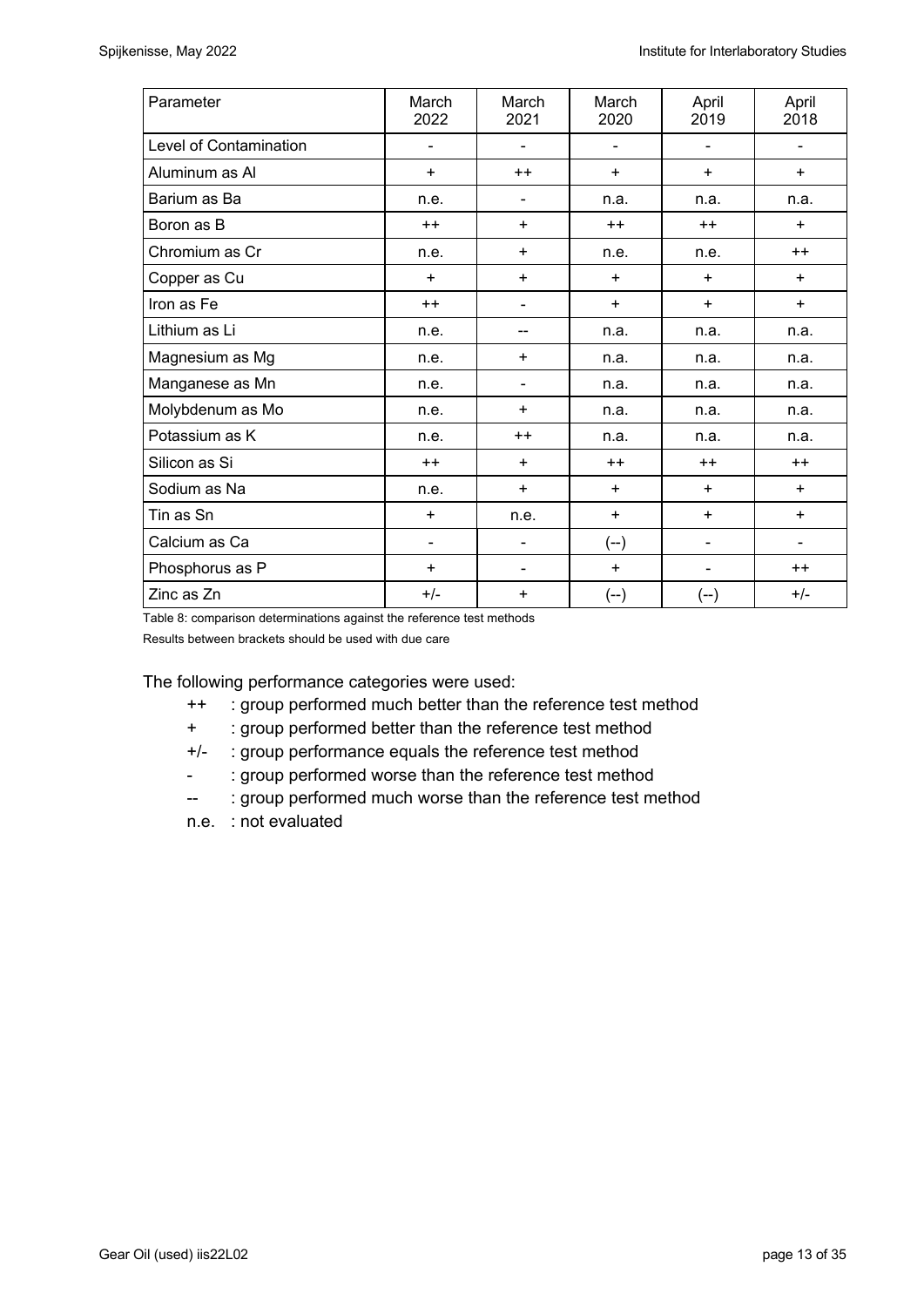#### Determination of Total Acid Number on sample #22031; results in mg KOH/g

|         | lab method                      | value   | mark |             | $z(targ)$ end point type     | volume (mL) | remarks |
|---------|---------------------------------|---------|------|-------------|------------------------------|-------------|---------|
| 178     |                                 | -----   |      | -----       |                              | ---         |         |
|         | 179 D664-A                      | 0.50    |      | $-0.55$ --- |                              | ---         |         |
| 214     | D664-A                          | 0.7865  |      |             | 1.98 Inflection Point        | 125 mL      |         |
| 237     |                                 | -----   |      |             |                              | ---         |         |
| 257     |                                 | -----   |      |             |                              | ---         |         |
| 309     | D664-A                          | 0.60    |      | 0.33        | Buffer End Point pH 10       | 125 mL      |         |
|         | 325 D664-A                      | 0.52    |      | $-0.38$ --- |                              | ---         |         |
|         | 331 D664Mod.                    | 0.57    |      | $0.07$ ---  |                              |             |         |
|         | 349 D664-A                      | 0.71    |      |             | 1.31 Buffer End Point pH 10  | 125 mL      |         |
|         | 381 D664-A                      | 0.32    |      |             | -2.15 Buffer End Point pH 10 | 125 mL      |         |
|         | 451 D664-A                      | 0.46    |      |             | -0.91 Buffer End Point pH 10 | 60 mL       |         |
|         | 496 D664-A                      | 0.37    |      |             | -1.71 Buffer End Point pH 10 | 60 mL       |         |
|         | 603 D664-A                      | 0.6423  |      | 0.71        | <b>Inflection Point</b>      | 125 mL      |         |
| 633     |                                 | -----   |      |             |                              | ---         |         |
|         | 663 D664-A                      | 0.58    |      |             | 0.15 Buffer End Point pH 10  | 60 mL       |         |
| 862     |                                 |         |      |             |                              | ---         |         |
| 863     |                                 | -----   |      |             |                              |             |         |
|         | 901 D974                        | 0.54    |      | $-0.20$ --- |                              |             |         |
|         | 962 D974                        | 0.51    |      | $-0.47$ --- |                              |             |         |
|         | 963 D664-B                      | 0.554   |      | $-0.08$     | <b>Inflection Point</b>      | 60 mL       |         |
|         | 974 D664-A                      | 0.75    |      |             | 1.66 Inflection Point        | 125 mL      |         |
|         | 1146 D664-A                     | 0.667   |      |             | 0.92 Buffer End Point pH 10  | 125 mL      |         |
|         | 1435 D664-A                     | 0.47    |      | $-0.82$ --- |                              | ---         |         |
|         | 1569 D664-A                     | 0.56    |      |             | -0.02 Inflection Point       | 125 mL      |         |
|         | 1743 D664-A                     | 0.58    |      |             | 0.15 Buffer End Point pH 11  | 60 mL       |         |
| 6190    |                                 |         |      |             |                              |             |         |
|         |                                 |         |      |             |                              |             |         |
|         | normality                       | OK      |      |             |                              |             |         |
|         | n                               | 19      |      |             |                              |             |         |
|         | outliers                        | 0       |      |             |                              |             |         |
|         | mean $(n)$                      | 0.5626  |      |             |                              |             |         |
|         | st.dev. $(n)$                   | 0.11795 |      |             |                              |             |         |
|         | R(calc.)                        | 0.3303  |      |             |                              |             |         |
|         | st.dev.(D664-A:18e2, BEP 60 mL) | 0.11292 |      |             |                              |             |         |
|         | R(D664-A:18e2, BEP 60 mL)       | 0.3162  |      |             |                              |             |         |
| Compare |                                 |         |      |             |                              |             |         |
|         | R(D664-A:18e2, BEP 125 mL)      | 0.1726  |      |             |                              |             |         |
|         | R(D664-A:18e2, IP 60 mL)        | 0.2510  |      |             |                              |             |         |
|         | R(D664-A:18e2, IP 125 mL)       | 0.1201  |      |             |                              |             |         |



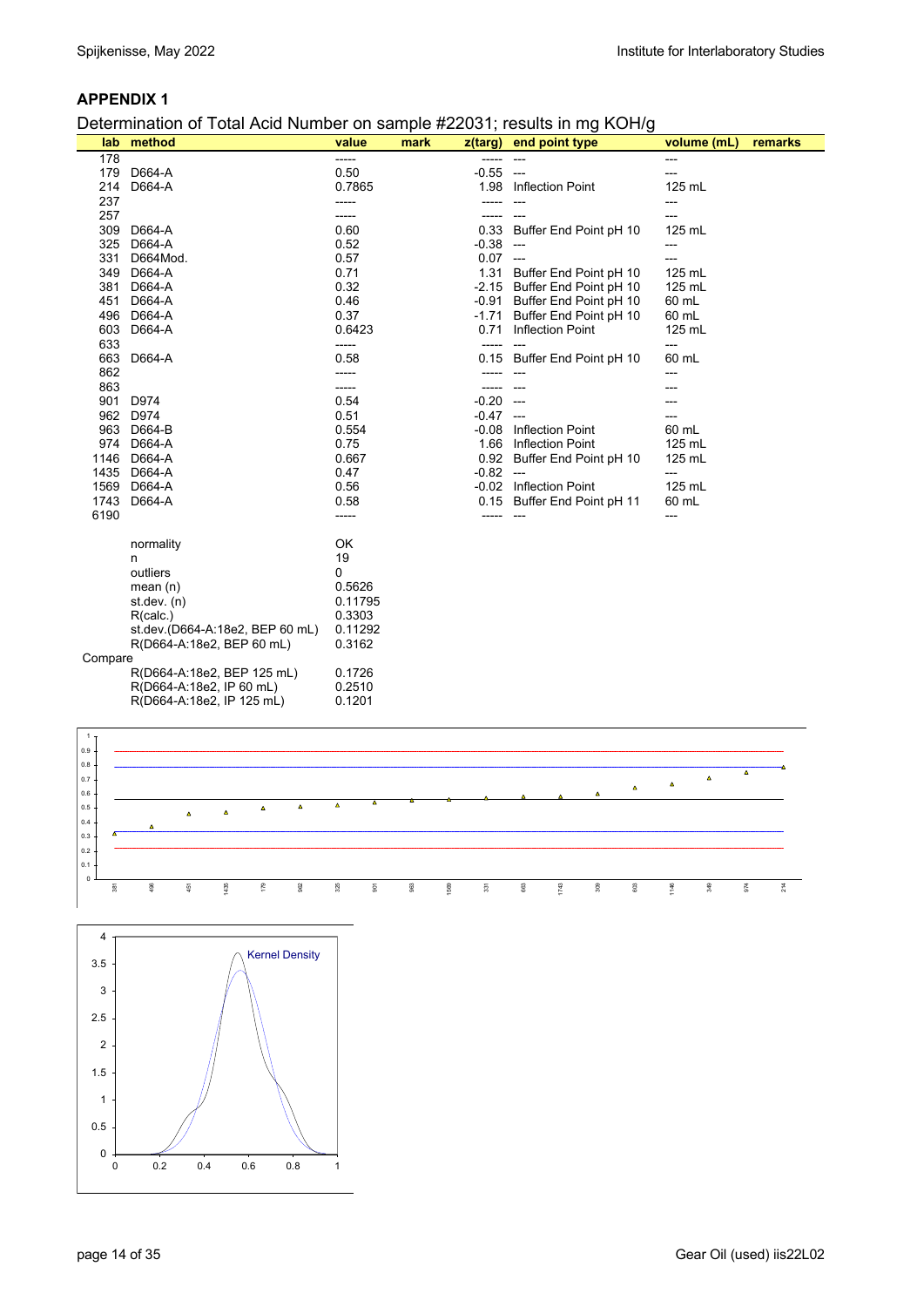# Determination of Density at 15 °C on sample #22031; results in kg/L

| lab  | method               | value          | mark    | z(targ) | remarks                                |
|------|----------------------|----------------|---------|---------|----------------------------------------|
| 178  |                      | -----          |         | -----   |                                        |
| 179  | D4052                | 0.8917         |         | 0.28    |                                        |
| 214  | D7042                | 0.8915         |         | $-0.84$ |                                        |
| 237  | D4052                | 0.8935         | G(0.01) | 10.36   |                                        |
| 257  |                      | -----          |         | ------  |                                        |
| 309  | D4052                | 0.89169        |         | 0.22    |                                        |
| 325  | D4052                | 0.8917         |         | 0.28    |                                        |
| 331  |                      | -----          |         | -----   |                                        |
| 349  | D4052                | 0.8916         | C       | $-0.28$ | first reported 0.8913                  |
|      | 381 ISO12185         | 0.8917         |         | 0.28    |                                        |
| 451  | D4052                | 0.8917         |         | 0.28    |                                        |
|      | 496 ISO12185         | 0.89148        |         | $-0.95$ |                                        |
| 603  | D4052                | 0.89166        |         | 0.06    |                                        |
| 633  |                      | -----          |         | -----   |                                        |
|      | 663 D4052            | 0.89167        |         | 0.11    |                                        |
| 862  |                      |                |         |         |                                        |
| 863  |                      |                |         |         |                                        |
| 901  |                      |                |         |         |                                        |
|      | 962 D4052            | 0.8918         | C       | 0.84    | first reported 0.8913                  |
| 963  | D4052                | 0.8917         |         | 0.28    |                                        |
|      | 974 D4052            | 0.8916         |         | $-0.28$ |                                        |
| 1146 | D4052                | 0.8916         |         | $-0.28$ |                                        |
| 1435 | D4052                | 0.8917         |         | 0.28    |                                        |
| 1569 | ISO12185             | 0.8916         | C       | $-0.28$ | first reported 895.4 kg/m <sup>3</sup> |
| 1743 | ISO12185             | 0.8925         | G(0.01) | 4.76    |                                        |
| 6190 |                      | -----          |         | -----   |                                        |
|      |                      |                |         |         |                                        |
|      | normality            | OK             |         |         |                                        |
|      | n                    | 16             |         |         |                                        |
|      | outliers             | $\overline{2}$ |         |         |                                        |
|      | mean $(n)$           | 0.891650       |         |         |                                        |
|      | st. dev. (n)         | 0.0000821      |         |         |                                        |
|      | R(calc.)             | 0.000230       |         |         |                                        |
|      | st.dev.(ISO12185:96) | 0.0001786      |         |         |                                        |
|      | R(ISO12185:96)       | 0.0005         |         |         |                                        |
|      |                      |                |         |         |                                        |



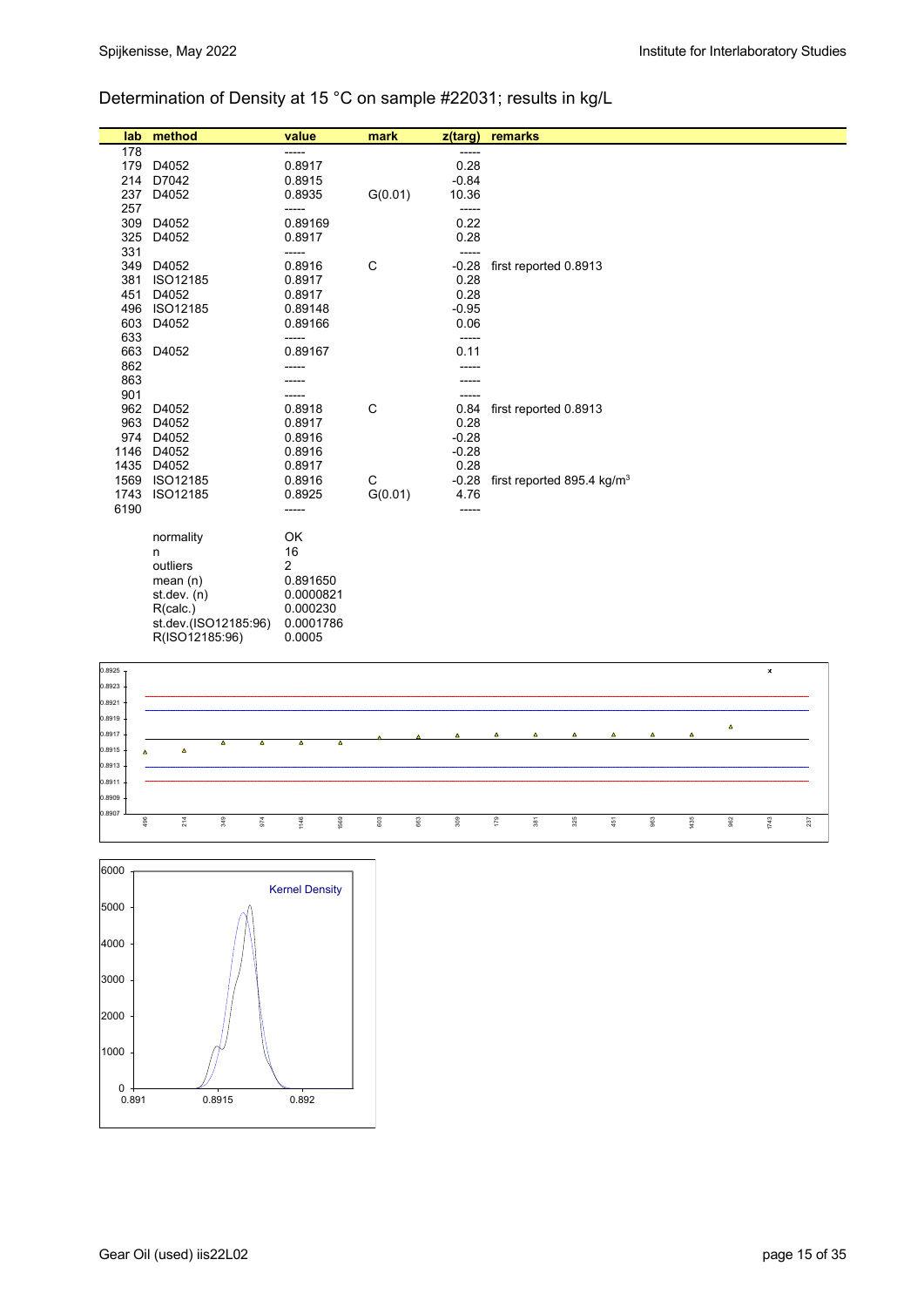# Determination of Flash Point PMcc on sample #22031; results in °C

| lab     | method            | value        | mark    | z(targ) | remarks                  |
|---------|-------------------|--------------|---------|---------|--------------------------|
| 178     |                   | -----        |         | -----   |                          |
| 179     | D93-A             | 195.5        |         | 0.44    |                          |
| 214     |                   | -----        |         | -----   |                          |
| 237     | D93               | 194.0        |         | 0.14    |                          |
| 257     | D3828             | 205          |         | 2.38    |                          |
| 309     | D93-A             | 192.0        |         | $-0.27$ |                          |
| 325     | D93-A             | 193          | C       | $-0.07$ | first reported 181.0     |
| 331     | D93-A             | 195.1        |         | 0.36    |                          |
| 349     | D93-A             | 195          |         | 0.34    |                          |
| 381     | <b>ISO2719-B</b>  | 180          | C       |         | -2.72 first reported 178 |
| 451     | D93-A             | 191.5        |         | $-0.37$ |                          |
| 496     |                   | -----        |         | -----   |                          |
| 603     | D93-A             | 194          |         | 0.14    |                          |
| 633     |                   | -----        |         | -----   |                          |
| 663     | D93-A             | 192.38       |         | $-0.19$ |                          |
| 862     |                   | -----        |         |         |                          |
| 863     |                   |              |         |         |                          |
| 901     |                   | -----        |         | -----   |                          |
| 962     | D93-A             | 192.0        |         | $-0.27$ |                          |
| 963     | D93-A             | 196.0        |         | 0.55    |                          |
| 974     | D93-A             | 192          |         | $-0.27$ |                          |
| 1146    | D93-A             | 190.1        |         | $-0.66$ |                          |
| 1435    | D93-A             | 160          | G(0.01) | $-6.80$ |                          |
| 1569    | D93-A             | 193.5        |         | 0.04    |                          |
| 1743    | <b>ISO2719-A</b>  | 195.5        |         | 0.44    |                          |
| 6190    |                   | -----        |         | -----   |                          |
|         | normality         | not OK       |         |         |                          |
|         | n                 | 17           |         |         |                          |
|         | outliers          | $\mathbf{1}$ |         |         |                          |
|         | mean $(n)$        | 193.33       |         |         |                          |
|         | st.dev. $(n)$     | 4.726        |         |         |                          |
|         | R(calc.)          | 13.23        |         |         |                          |
|         | st.dev.(D93-A:20) | 4.902        |         |         |                          |
|         | R(D93-A:20)       | 13.73        |         |         |                          |
| Compare |                   |              |         |         |                          |
|         | R(D93-B:20)       | 10           |         |         |                          |
|         |                   |              |         |         |                          |



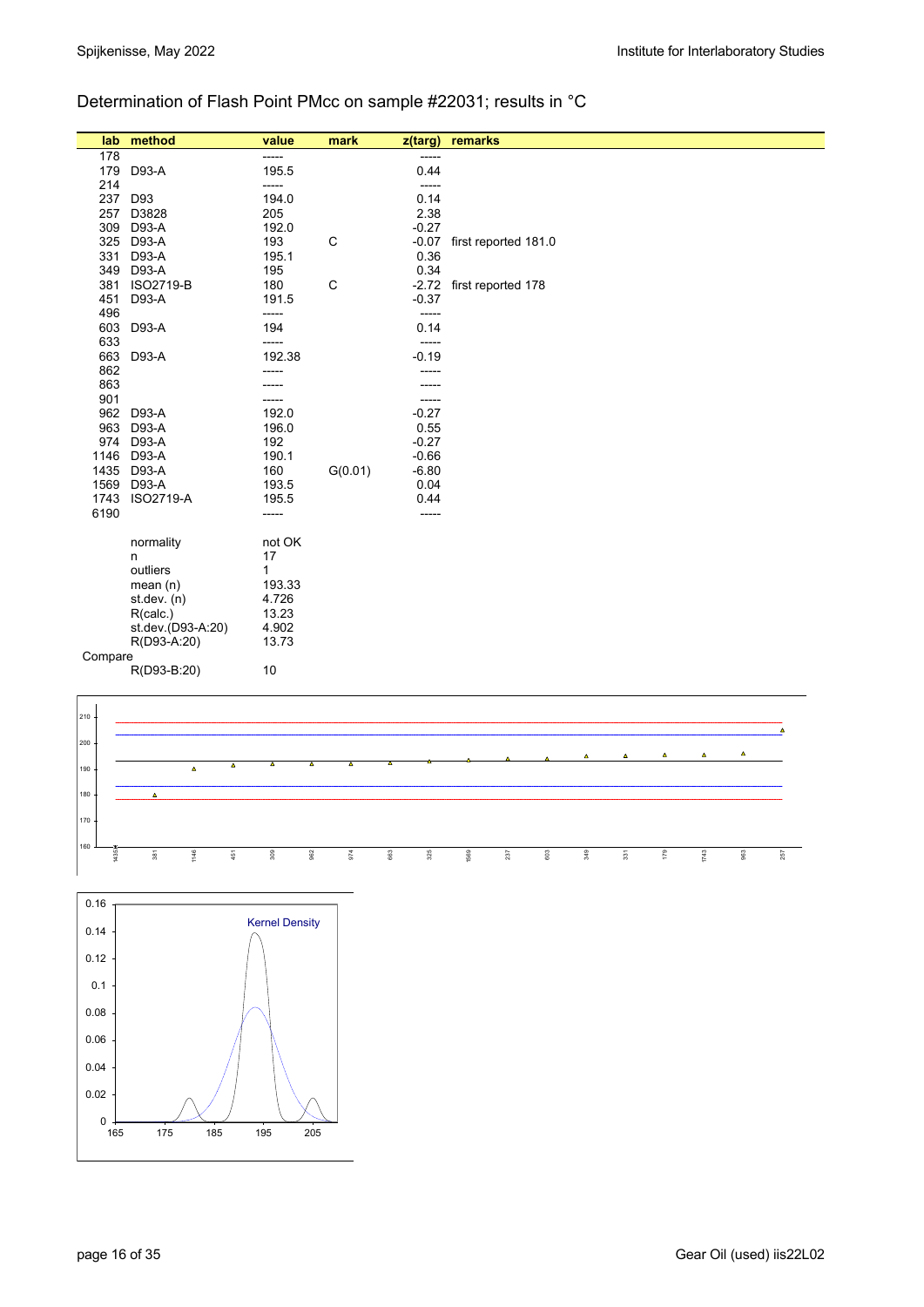# Determination of Kinematic Viscosity at 40 °C on sample #22031; results in mm<sup>2</sup>/s

| lab  | method                  | value        | mark    | z(targ)   | remarks                                            |
|------|-------------------------|--------------|---------|-----------|----------------------------------------------------|
| 178  |                         | -----        |         | -----     |                                                    |
| 179  | D445                    | 14.07        | ex      | $-119.62$ | reported the same test result for KV 40 and 100 °C |
| 214  | D7042                   | 145.81       | G(0.01) | 5.48      |                                                    |
| 237  | D445                    | 139.1        |         | $-0.89$   |                                                    |
| 257  | D7279 corrected to D445 | 139.39       |         | $-0.62$   |                                                    |
| 309  | D445                    | 139.2        |         | $-0.80$   |                                                    |
| 325  | D445                    | 139.5        |         | $-0.51$   |                                                    |
| 331  |                         | -----        |         | -----     |                                                    |
| 349  | D445                    | 139.4        |         | $-0.61$   |                                                    |
| 381  | D445                    | 140.7        | C       | 0.63      | first reported 137.0                               |
| 451  | D7279 corrected to D445 | 140.50       |         | 0.44      |                                                    |
| 496  | D445                    | 139.25       |         | $-0.75$   |                                                    |
| 603  | D7042                   | 142.41       |         | 2.25      |                                                    |
| 633  |                         | -----        |         | -----     |                                                    |
| 663  | D445                    | 140.10       |         | 0.06      |                                                    |
| 862  |                         |              |         |           |                                                    |
| 863  |                         |              |         |           |                                                    |
| 901  |                         |              |         | -----     |                                                    |
| 962  | D445                    | 139.7        |         | $-0.32$   |                                                    |
| 963  | D445                    | 139.7        |         | $-0.32$   |                                                    |
| 974  | D445                    | 139.1        |         | $-0.89$   |                                                    |
| 1146 | D445                    | 140.26       |         | 0.21      |                                                    |
| 1435 | D7042                   | 140.89       |         | 0.81      |                                                    |
| 1569 | D445                    | 141.5        |         | 1.39      |                                                    |
| 1743 | D445                    | 140.0        |         | $-0.04$   |                                                    |
| 6190 |                         | -----        |         | -----     |                                                    |
|      |                         |              |         |           |                                                    |
|      | normality               | not OK<br>17 |         |           |                                                    |
|      | n                       |              |         |           |                                                    |
|      | outliers                | $1 + 1ex$    |         |           |                                                    |
|      | mean $(n)$              | 140.0412     |         |           |                                                    |
|      | st. dev. (n)            | 0.92275      |         |           |                                                    |
|      | R(calc.)                | 2.5837       |         |           |                                                    |
|      | st.dev.(D445:21e1)      | 1.05313      |         |           |                                                    |
|      | R(D445:21e1)            | 2.9488       |         |           | R(D445:21e1 - used (in service) formulated oils)   |



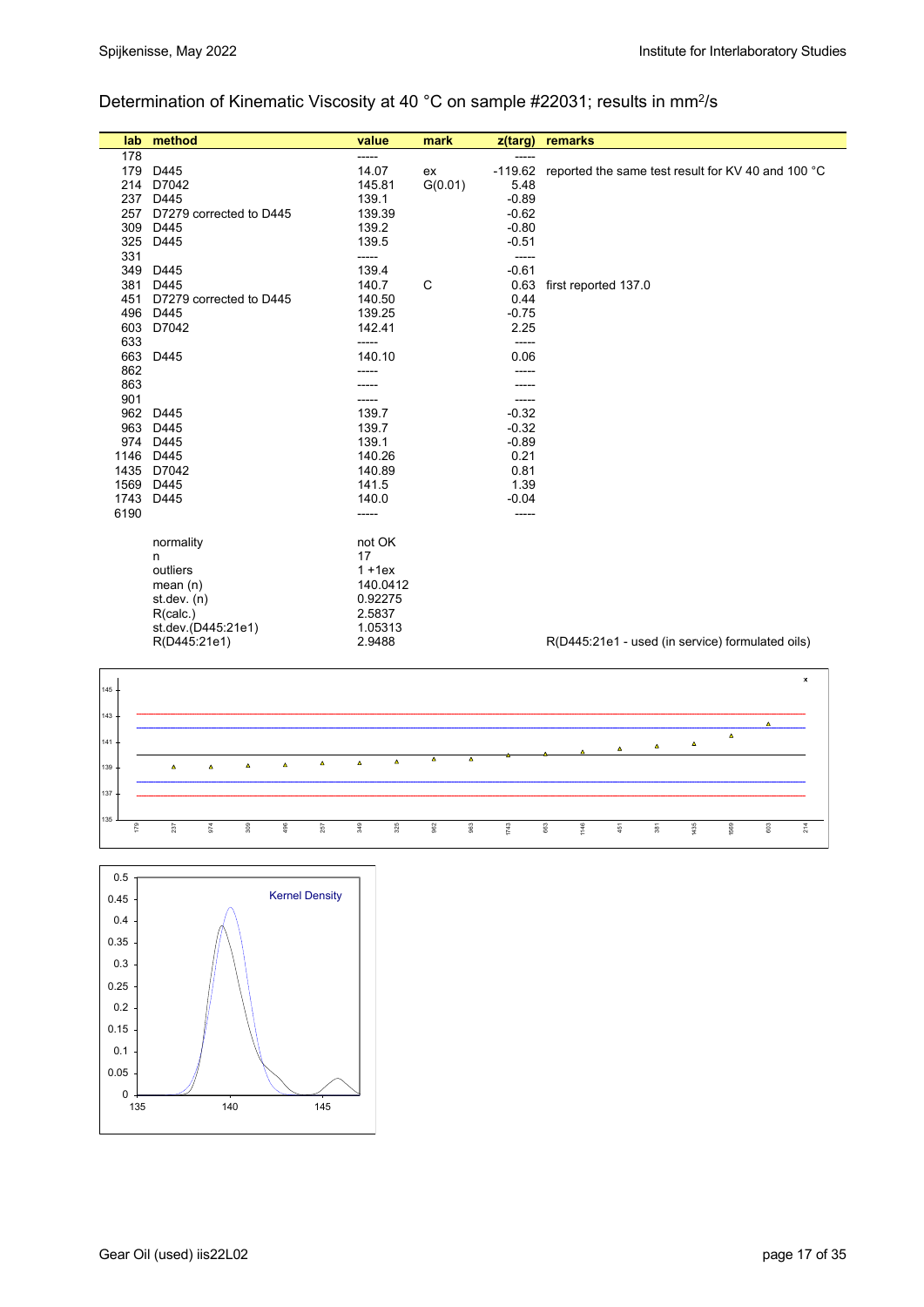# Determination of Kinematic Viscosity at 100 °C on sample #22031; results in mm2/s

| lab  | method                  | value   | mark       | z(targ) | remarks                                          |
|------|-------------------------|---------|------------|---------|--------------------------------------------------|
| 178  |                         | -----   |            | -----   |                                                  |
| 179  | D445                    | 14.07   |            | $-0.08$ |                                                  |
| 214  | D7042                   | 14.744  | DG(0.01)   | 11.64   |                                                  |
| 237  | D445                    | 13.82   | G(0.01)    | $-4.42$ |                                                  |
| 257  |                         | -----   |            | -----   |                                                  |
| 309  | D445                    | 14.08   |            | 0.10    |                                                  |
| 325  | D445                    | 14.06   |            | $-0.25$ |                                                  |
| 331  | D7279 corrected to D445 | 14.2    | C          | 2.18    | first reported 14.4                              |
| 349  | D445                    | 14.06   |            | $-0.25$ |                                                  |
| 381  | D445                    | 14.12   |            | 0.79    |                                                  |
| 451  | D7279 corrected to D445 | 14.12   |            | 0.79    |                                                  |
| 496  | D445                    | 14.067  |            | $-0.13$ |                                                  |
| 603  | D7042                   | 14.40   | C, G(0.05) | 5.66    | first reported 14.702                            |
| 633  |                         | -----   |            |         |                                                  |
| 663  | D445                    | 14.018  |            | $-0.98$ |                                                  |
| 862  |                         |         |            |         |                                                  |
| 863  |                         |         |            |         |                                                  |
| 901  |                         |         |            |         |                                                  |
| 962  | D445                    | 14.07   |            | $-0.08$ |                                                  |
| 963  | D445                    | 14.08   |            | 0.10    |                                                  |
| 974  | D445                    | 14.09   |            | 0.27    |                                                  |
| 1146 | D445                    | 14.041  |            | $-0.58$ |                                                  |
| 1435 | D7042                   | 14.77   | DG(0.01)   | 12.09   |                                                  |
| 1569 | D445                    | 14.10   |            | 0.45    |                                                  |
| 1743 | D445                    | 13.94   |            | $-2.34$ |                                                  |
| 6190 |                         | -----   |            | -----   |                                                  |
|      |                         |         |            |         |                                                  |
|      | normality               | not OK  |            |         |                                                  |
|      | n                       | 15      |            |         |                                                  |
|      | outliers                | 4       |            |         |                                                  |
|      | mean $(n)$              | 14.0744 |            |         |                                                  |
|      | st.dev. $(n)$           | 0.05591 |            |         |                                                  |
|      | R(calc.)                | 0.1565  |            |         |                                                  |
|      | st.dev.(D445:21e1)      | 0.05752 |            |         |                                                  |
|      | R(D445:21e1)            | 0.1611  |            |         | R(D445:21e1 - used (in service) formulated oils) |



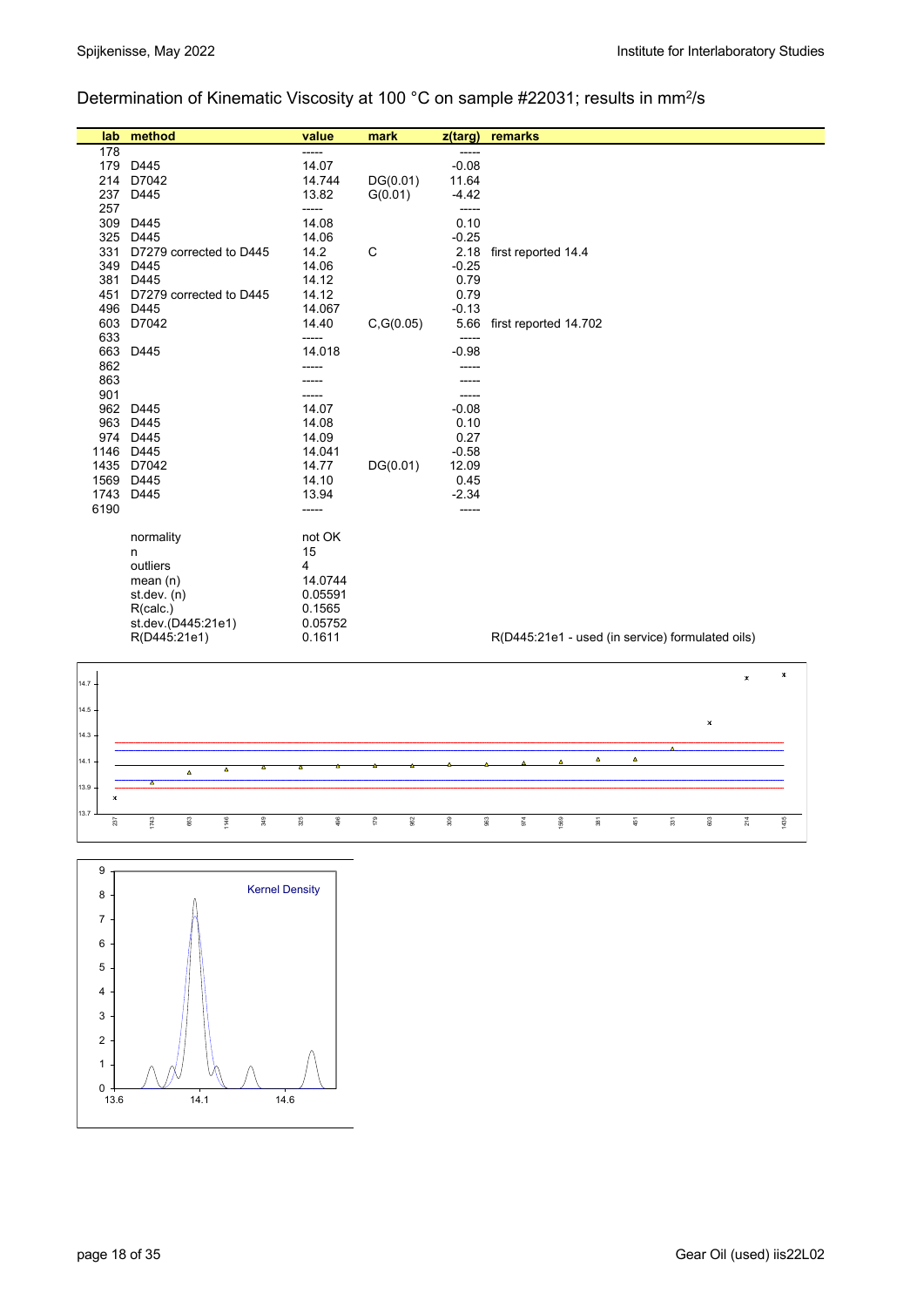### Determination of Viscosity Index on sample #22031

| lab  | method            | value     | mark  | z(targ) | remarks                                                         |
|------|-------------------|-----------|-------|---------|-----------------------------------------------------------------|
| 178  |                   | -----     |       | -----   |                                                                 |
| 179  | D2270             | 971       | ex    | 1223.18 | test result excluded as statistical outlier in KV 40 °C         |
| 214  | D <sub>2270</sub> | 100.131   | ex    | 3.96    | test result excluded as statistical outlier in KV 40 and 100 °C |
| 237  | D2270             | 95        | ex    | $-3.22$ | test result excluded as statistical outlier in KV 100 °C        |
| 257  |                   | -----     |       | -----   |                                                                 |
| 309  | D2270             | 98        |       | 0.98    |                                                                 |
| 325  | D2270             | 97        |       | $-0.42$ |                                                                 |
| 331  |                   | -----     |       | -----   |                                                                 |
| 349  | D2270             | 98        |       | 0.98    |                                                                 |
| 381  |                   |           |       | -----   |                                                                 |
| 451  |                   |           |       | -----   |                                                                 |
| 496  | D2270             | 97.75     |       | 0.63    |                                                                 |
| 603  | D2270             | 99        | ex,C  | 2.38    | test result excluded as statistical outlier in KV 100 °C        |
| 633  |                   | -----     |       | -----   |                                                                 |
| 663  | D2270             | 97        |       | $-0.42$ |                                                                 |
| 862  |                   |           |       |         |                                                                 |
| 863  |                   |           |       |         |                                                                 |
| 901  |                   | -----     |       |         |                                                                 |
|      | 962 D2270         | 98        |       | 0.98    |                                                                 |
| 963  | D2270             | 97.543    |       | 0.34    |                                                                 |
| 974  | D2270             | 98        |       | 0.98    |                                                                 |
| 1146 | D2270             | 97        |       | $-0.42$ |                                                                 |
| 1435 | D2270             | 97.70     | ex, E | 0.56    | test result excluded as statistical outlier in KV 100 °C        |
| 1569 | D2270             | 96        |       | $-1.82$ |                                                                 |
| 1743 | D2270             | 96        |       | $-1.82$ |                                                                 |
| 6190 |                   | -----     |       | -----   |                                                                 |
|      | normality         | OK        |       |         |                                                                 |
|      | n                 | 11        |       |         |                                                                 |
|      | outliers          | $0 + 5ex$ |       |         |                                                                 |
|      | mean $(n)$        | 97.30     |       |         |                                                                 |
|      | st. dev. (n)      | 0.766     |       |         |                                                                 |
|      | R(calc.)          | 2.15      |       |         |                                                                 |
|      | st.dev.(D2270:10) | 0.714     |       |         |                                                                 |
|      | R(D2270:10)       | 2         |       |         |                                                                 |

Lab 603 first reported 102.5

Lab 1435 calculation difference, iis calculated 104.62



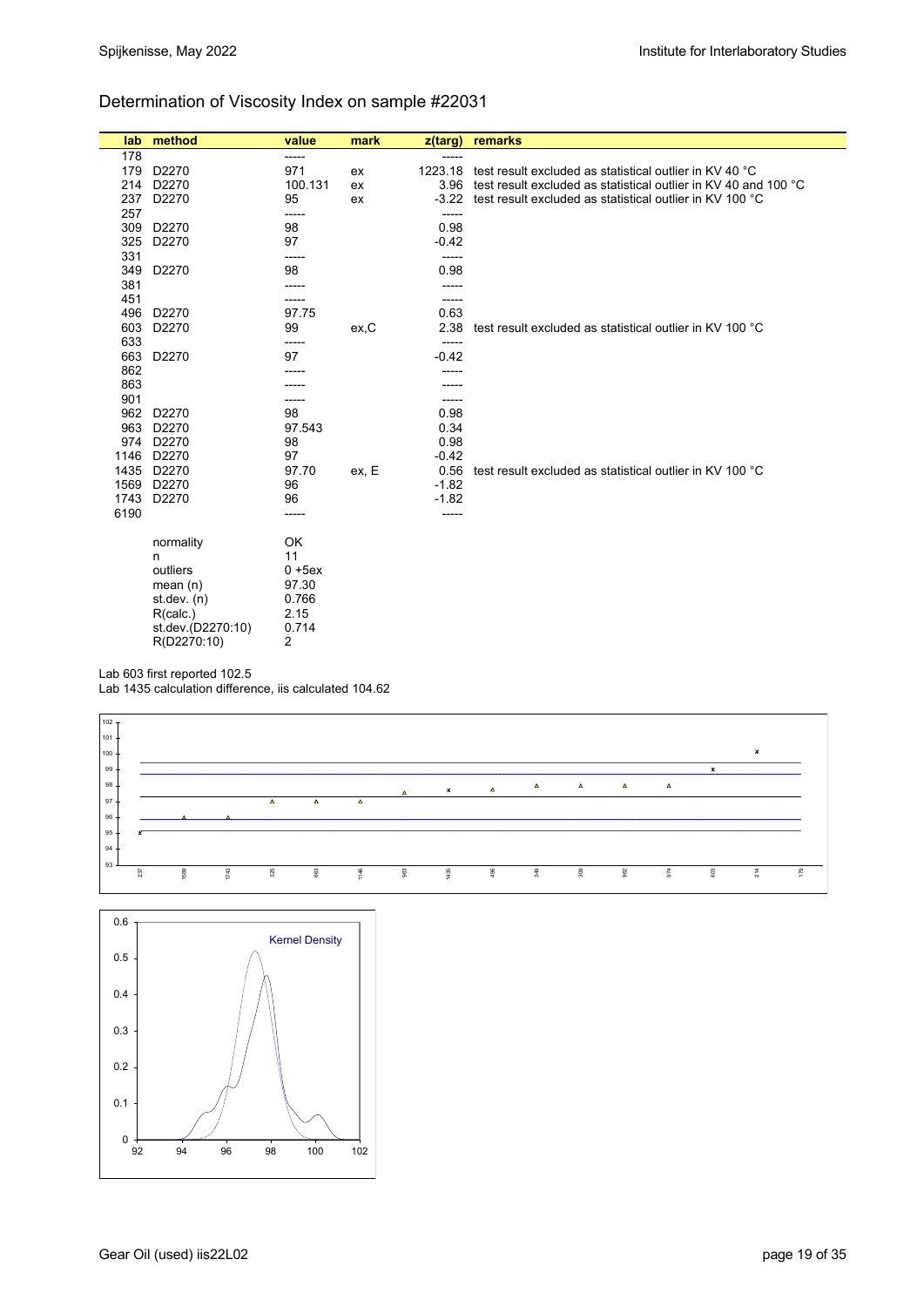# Determination of Membrane Filtration 5.0 µm on sample #22031; results in %M/M

|      | lab method | value       | mark<br>z(targ) | remarks |
|------|------------|-------------|-----------------|---------|
|      |            |             |                 |         |
| 178  |            | -----       | -----           |         |
| 179  |            | -----       | -----           |         |
| 214  |            | -----       | -----           |         |
| 237  |            | -----       | -----           |         |
| 257  |            | -----       | -----           |         |
| 309  |            | ----        | -----           |         |
| 325  |            | ------      | -----           |         |
| 331  |            | ----        | -----           |         |
| 349  |            | -----       | -----           |         |
| 381  |            | -----       | -----           |         |
| 451  |            | -----       | -----           |         |
| 496  |            | -----       | -----           |         |
| 603  |            | -----       | -----           |         |
| 633  |            | -----       | -----           |         |
| 663  |            | ----        | -----           |         |
| 862  |            | -----       | -----           |         |
| 863  |            | -----       | -----           |         |
| 901  |            | -----       | -----           |         |
| 962  |            | -----       | -----           |         |
| 963  |            | -----       | -----           |         |
| 974  |            | -----       | -----           |         |
|      |            |             |                 |         |
| 1146 |            | $-----$     | -----           |         |
| 1435 | D4055      | 212         | -----           |         |
| 1569 |            | -----       | -----           |         |
| 1743 |            | -----       | -----           |         |
| 6190 |            | $- - - - -$ | -----           |         |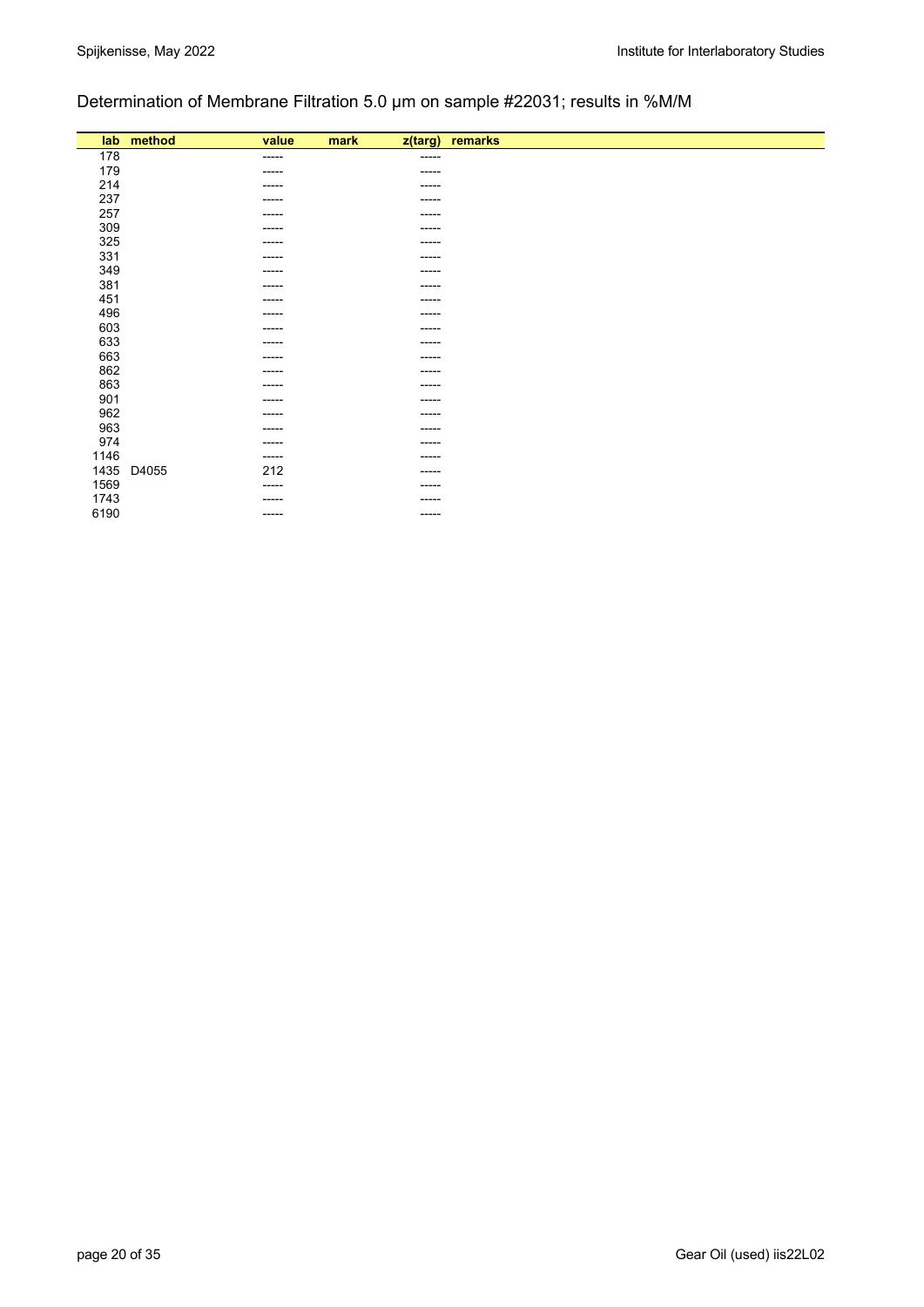# Determination of Water on sample #22031; results in mg/kg

| lab     | method              | value  | mark<br>$z$ (targ) | remarks |
|---------|---------------------|--------|--------------------|---------|
| 178     |                     | -----  | $--- -$            |         |
| 179     | D6304-C:20          | 215    | $-0.40$            |         |
| 214     | ISO12937            | 214.6  | $-0.41$            |         |
| 237     |                     | -----  | -----              |         |
| 257     |                     | -----  | $-----$            |         |
| 309     | D6304-A:20          | 322.5  | 0.94               |         |
| 325     | D6304-C:20          | 207    | $-0.50$            |         |
| 331     | D7279Mod.           | 281    | 0.42               |         |
| 349     | D6304-C:20          | 182    | $-0.82$            |         |
| 381     | D6304-A:20          | 350    | 1.28               |         |
| 451     | D6304-B:20          | 117    | $-1.63$            |         |
| 496     | D6304-B:20          | 226    | $-0.27$            |         |
| 603     | D6304-C:16e1        | 242.9  | $-0.06$            |         |
| 633     |                     | -----  | -----              |         |
| 663     | D6304-B:20          | 343.8  | 1.20               |         |
| 862     |                     | -----  | -----              |         |
| 863     |                     | -----  | -----              |         |
| 901     | D6304-C:20          | 275    | 0.35               |         |
| 962     |                     | -----  | -----              |         |
| 963     | D6304-C:16e1        | 187.0  | $-0.75$            |         |
| 974     |                     | -----  | -----              |         |
| 1146    | D6304-B:20          | 270    | 0.28               |         |
| 1435    | D6304-A:20          | 336    | 1.11               |         |
| 1569    | D6304-C:16e1        | 265    | 0.22               |         |
| 1743    | ISO12937            | 170    | $-0.97$            |         |
| 6190    |                     | -----  | -----              |         |
|         | normality           | OK     |                    |         |
|         | n                   | 17     |                    |         |
|         | outliers            | 0      |                    |         |
|         | mean $(n)$          | 247.34 |                    |         |
|         | st. dev. (n)        | 66.698 |                    |         |
|         | R(calc.)            | 186.75 |                    |         |
|         | st.dev.(D6304-B:20) | 80.133 |                    |         |
|         | R(D6304-B:20)       | 224.37 |                    |         |
| Compare |                     |        |                    |         |
|         | R(D6304-A:20)       | 114.02 |                    |         |
|         | R(D6304-C:20)       | 92.63  |                    |         |
|         |                     |        |                    |         |
| 600     |                     |        |                    |         |
| $500 -$ |                     |        |                    |         |



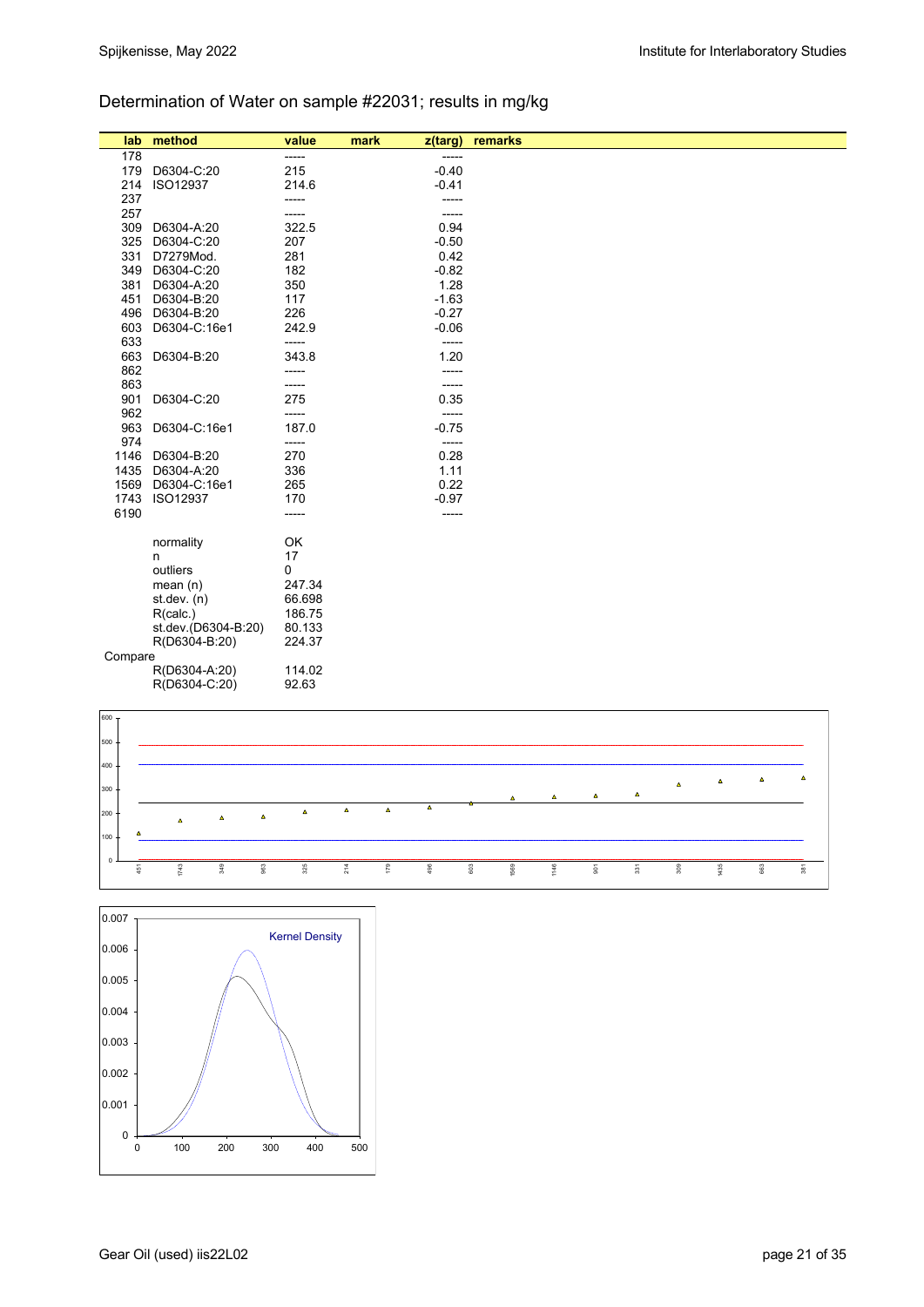### Determination of Level of Contamination on sample #22031; results in counts/mL

| lab          | method            | $\geq 4$ µm (c)   | mark | z(targ)          | $\geq 6 \mu m$ (c) | mark         | z(targ)          | $\geq$ 14 µm (c) mark |              | z(targ)          |
|--------------|-------------------|-------------------|------|------------------|--------------------|--------------|------------------|-----------------------|--------------|------------------|
| 178          |                   | -----             |      | -----            | -----              |              | -----            | -----                 |              |                  |
| 179          |                   |                   |      | -----            | -----              |              | -----            | -----                 |              |                  |
| 214          | ISO4406           | 78240             | C    | 1.09             | 29867              | $\mathsf{C}$ | 0.08             | 2787                  | $\mathsf{C}$ | 0.35             |
| 237          |                   |                   |      | -----            | -----              |              | -----            | -----                 |              |                  |
| 257          |                   |                   |      | -----            |                    |              | ----             |                       |              |                  |
| 309          |                   |                   |      |                  |                    |              |                  |                       |              |                  |
| 325          |                   |                   |      |                  |                    |              |                  |                       |              |                  |
| 331          |                   |                   |      |                  |                    |              |                  |                       |              |                  |
| 349          |                   |                   |      |                  |                    |              |                  |                       |              |                  |
| 381          |                   |                   |      |                  |                    |              | -----            |                       |              |                  |
| 451          | ISO11500          | 31026             |      | $-1.06$          | 18710              |              | $-1.33$          | 499                   |              | $-1.64$          |
| 496          |                   |                   |      |                  | -----              |              | -----            |                       |              |                  |
| 603          |                   |                   |      |                  |                    |              |                  |                       |              |                  |
| 633          |                   |                   |      |                  |                    |              |                  |                       |              |                  |
| 663          |                   |                   |      |                  |                    |              |                  |                       |              |                  |
| 862          |                   |                   |      |                  |                    |              |                  |                       |              |                  |
| 863          |                   |                   |      | -----            |                    |              | -----            |                       |              |                  |
| 901          | D7647             | 60192             |      | 0.27             | 24854              |              | $-0.56$          | 895                   |              | $-1.30$          |
| 962          |                   |                   |      | -----            | -----              |              | -----            |                       |              |                  |
| 963          |                   |                   |      |                  |                    |              | -----            |                       |              |                  |
| 974          |                   |                   |      | ------           |                    |              | -----            |                       |              |                  |
| 1146         |                   | 73665             |      | 0.88             | 48444              |              | 2.41             | 4059                  |              | 1.46             |
| 1435         | ISO4407           | 52059             |      | $-0.10$          | 30772              |              | 0.19             | 4832                  |              | 2.13             |
| 1569         | ISO11500          | 51684             |      | $-0.12$          | 32353              |              | 0.39             | 2374                  |              | $-0.01$          |
| 1743<br>6190 |                   | -----<br>33418.17 |      | -----<br>$-0.95$ | -----<br>19847.43  |              | -----<br>$-1.19$ | -----<br>1241.70      |              | -----<br>$-0.99$ |
|              | normality         | unknown           |      |                  | unknown            |              |                  | unknown               |              |                  |
|              | n                 | 7                 |      |                  | 7                  |              |                  | 7                     |              |                  |
|              | outliers          | 0                 |      |                  | 0                  |              |                  | 0                     |              |                  |
|              | mean $(n)$        | 54326             |      |                  | 29264              |              |                  | 2384                  |              |                  |
|              | st dev. $(n)$     | 18131.2           |      |                  | 9996.3             |              |                  | 1634.8                |              |                  |
|              | R(calc.)          | 50767             |      |                  | 27990              |              |                  | 4578                  |              |                  |
|              | st.dev.(D7647:10) | 21924.5           |      |                  | 7943.1             |              |                  | 1149.4                |              |                  |
|              | R(D7647:10)       | 61389             |      |                  | 22241              |              |                  | 3218                  |              |                  |

Lab 214 reported test results as scale numbers

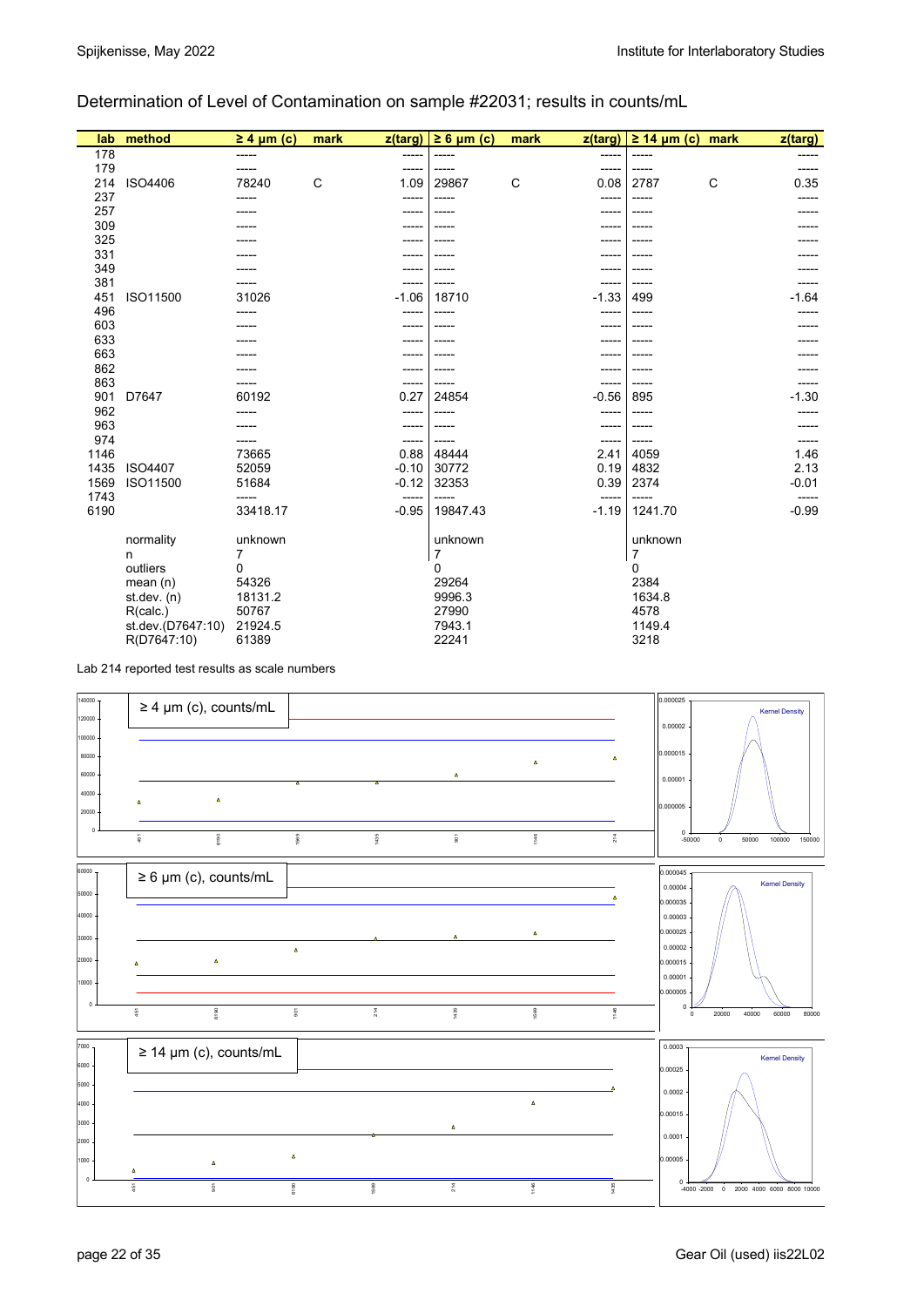|      | lab method        | $\geq 4$ µm (c) | mark<br>z(targ) | $\geq 6$ µm (c) | mark<br>z(targ) | $\geq$ 14 µm (c) mark | z(targ)          |
|------|-------------------|-----------------|-----------------|-----------------|-----------------|-----------------------|------------------|
| 178  |                   |                 | ----            |                 | -----           |                       |                  |
| 179  |                   |                 | -----           |                 |                 |                       |                  |
| 214  |                   |                 | ----            |                 |                 |                       |                  |
| 237  |                   |                 |                 |                 |                 |                       |                  |
| 257  |                   |                 |                 |                 |                 |                       |                  |
| 309  |                   |                 |                 |                 |                 |                       |                  |
| 325  |                   |                 |                 |                 |                 |                       |                  |
| 331  |                   |                 |                 |                 |                 |                       |                  |
| 349  |                   |                 |                 |                 |                 |                       |                  |
| 381  |                   |                 | -----           | -----           | -----           |                       |                  |
| 451  | ISO4406           | 22              | $-1.10$         | 21              | $-1.94$         | 16                    | $-2.33$          |
| 496  |                   |                 |                 |                 | -----           |                       |                  |
| 603  |                   |                 |                 |                 |                 |                       |                  |
| 633  |                   |                 |                 |                 |                 |                       |                  |
| 663  |                   |                 |                 |                 |                 |                       |                  |
| 862  |                   |                 | ----            |                 | ----            |                       |                  |
| 863  |                   |                 |                 | -----           | -----           |                       |                  |
| 901  | <b>ISO4406</b>    | 23              | 0.55            | 22              | 0.39            | 17                    | $-0.93$          |
| 962  |                   |                 | -----           | -----           | -----           |                       |                  |
| 963  |                   |                 | -----           | -----           | -----           |                       |                  |
| 974  |                   | -----           | -----           | -----           | -----           | -----                 |                  |
| 1146 | D7647             | 23              | 0.55            | 23              | 2.72            | 19                    | 1.87             |
| 1435 | <b>ISO4406</b>    | 23              | 0.55            | 22              | 0.39            | 19                    | 1.87             |
| 1569 | ISO11500          | 23              | 0.55            | 22              | 0.39            | 18                    | 0.47             |
| 1743 |                   | -----           | -----           | -----           | -----           | -----<br>17           | -----<br>$-0.93$ |
| 6190 | <b>ISO4406</b>    | 22              | $-1.10$         | 21              | $-1.94$         |                       |                  |
|      | normality         | unknown         |                 | unknown         |                 | unknown               |                  |
|      | n                 | 6               |                 | 6               |                 | 6                     |                  |
|      | outliers          | 0               |                 | $\Omega$        |                 | 0                     |                  |
|      | mean(n)           | 22.7            |                 | 21.8            |                 | 17.7                  |                  |
|      | st.dev. (n)       | 0.52            |                 | 0.75            |                 | 1.21                  |                  |
|      | R(calc.)          | 1.4             |                 | 2.1             |                 | 3.4                   |                  |
|      | st.dev.(D7647:10) | 0.61            |                 | 0.43            |                 | 0.71                  |                  |
|      | R(D7647:10)       | 1.7             |                 | $1.2$           |                 | $\overline{2}$        |                  |
|      |                   |                 |                 |                 |                 |                       |                  |
|      |                   |                 |                 |                 |                 |                       |                  |

Determination of Level of Contamination acc. to ISO4406 scale on sample #22031; results in scale number

| $\bf 25$<br>24.5                 | $\geq 4$ µm (c), scale number          |                         |                |                  |      |
|----------------------------------|----------------------------------------|-------------------------|----------------|------------------|------|
| ${\bf 24}$<br>23.5<br>${\bf 23}$ |                                        | $\Delta$                | $\pmb{\Delta}$ | $\pmb{\Delta}$   | Δ    |
| 22.5<br>${\bf 22}$<br>21.5       | $\pmb{\Delta}$<br>$\Delta$             |                         |                |                  |      |
| 21<br>20.5                       |                                        |                         |                |                  |      |
| 20                               | 6190<br>$\frac{5}{4}$                  | $\overline{\mathbb{S}}$ | 1146           | 1435             | 1569 |
| 24<br>23.5                       | $\geq 6$ µm (c), scale number          |                         |                |                  |      |
| ${\bf 23}$<br>22.5<br>${\bf 22}$ |                                        | $\pmb{\Delta}$          | $\Delta$       | $\Delta$         |      |
| 21.5<br>21<br>20.5               |                                        |                         |                |                  |      |
| 20<br>19.5                       |                                        |                         |                |                  |      |
| 19                               | 6190<br>$\frac{5}{9}$                  | $\overline{\mathbb{S}}$ | 1435           | 1569             | 1146 |
| 20<br>19.5                       | $\geq$ 14 µm (c), scale number         |                         |                |                  |      |
| $19$<br>18.5<br>18               |                                        |                         | $\Delta$       | $\blacktriangle$ |      |
| 17.5<br>17                       | $\Delta$                               | $\Delta$                |                |                  |      |
| 16.5<br>16                       | Δ                                      |                         |                |                  |      |
| 15.5<br>15                       | $45\,$<br>$\overline{\phantom{0}}$ 901 | 6190                    | 1569           | 1146             | 1435 |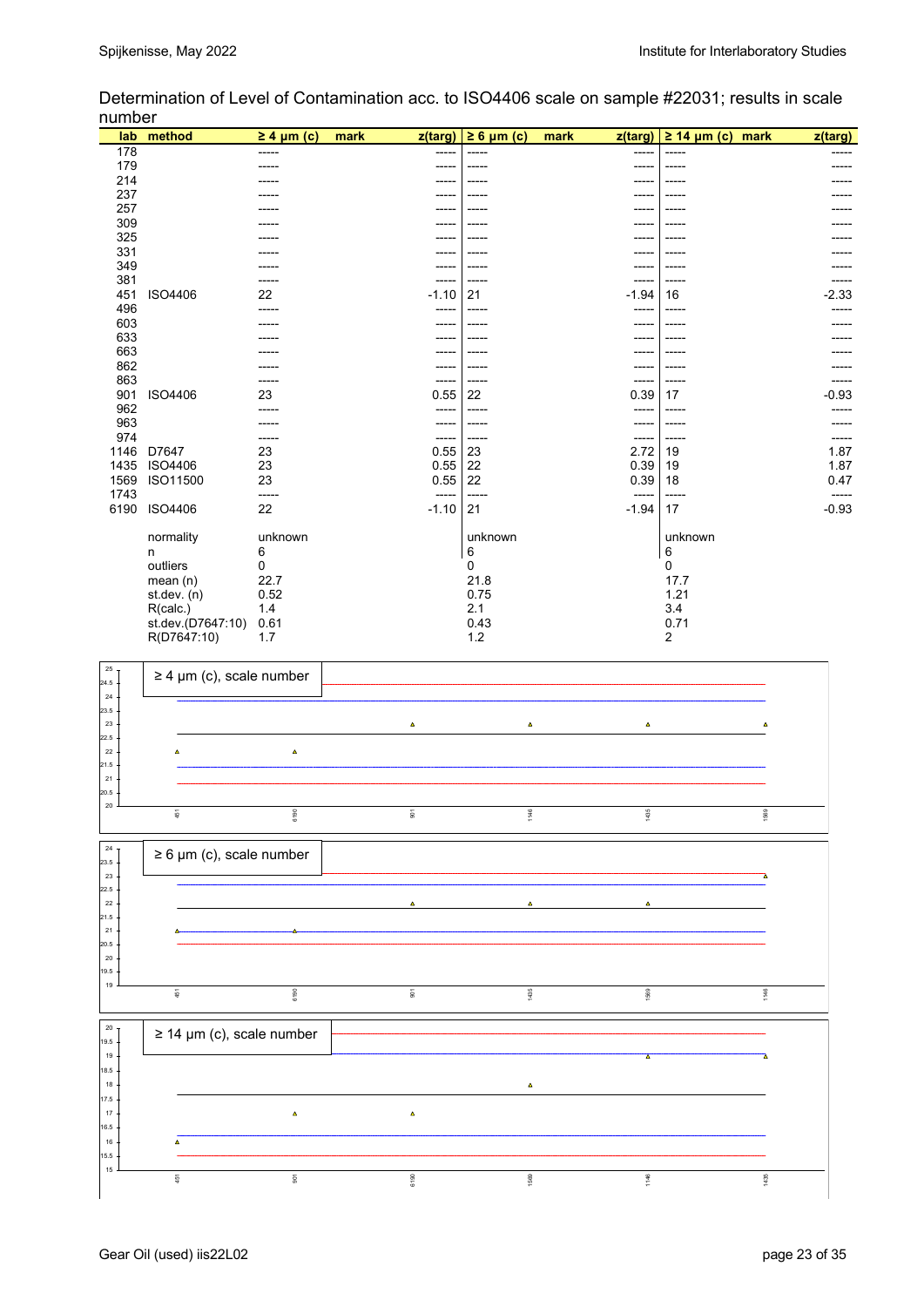# Determination of Aluminum as Al on sample #22032; results in mg/kg

| lab  | method            | value  | mark    | z(targ) | remarks           |
|------|-------------------|--------|---------|---------|-------------------|
| 178  |                   | -----  |         | -----   |                   |
| 179  |                   | -----  |         |         |                   |
| 214  | D6595             | 9.165  |         | 0.36    |                   |
| 237  |                   | -----  |         | -----   |                   |
| 257  | D6595             | 11.6   |         | 1.40    |                   |
| 309  | D5185             | 6.18   |         | $-0.91$ |                   |
| 325  | D5185             | 8.5    | C       | 0.08    | first reported 13 |
| 331  | D5185             | 8      |         | $-0.13$ |                   |
| 349  | D5185             | 9      |         | 0.29    |                   |
| 381  | D5185             | 9.70   |         | 0.59    |                   |
| 451  | D5185             | 10     |         | 0.72    |                   |
| 496  | D5185             | 2.6    | G(0.05) | $-2.43$ |                   |
| 603  |                   | -----  |         | -----   |                   |
| 633  | D6595             | 8.222  |         | $-0.04$ |                   |
| 663  | D5185             | 8.19   |         | $-0.05$ |                   |
| 862  |                   | -----  |         | -----   |                   |
| 863  |                   | -----  |         | -----   |                   |
| 901  | D5185             | 6.29   |         | $-0.86$ |                   |
| 962  | D5185             | 8.6    |         | 0.12    |                   |
| 963  | D5185             | 8.60   |         | 0.12    |                   |
| 974  | D5185             | 6      |         | $-0.98$ |                   |
| 1146 | D4951             | 6.6    |         | $-0.73$ |                   |
| 1435 | D5185             | 7.741  |         | $-0.24$ |                   |
| 1569 | D5185             | 9      |         | 0.29    |                   |
| 1743 | D5185             | 8.2    |         | $-0.05$ |                   |
| 6190 |                   | -----  |         | -----   |                   |
|      | normality         | OK     |         |         |                   |
|      | n                 | 18     |         |         |                   |
|      | outliers          | 1      |         |         |                   |
|      | mean $(n)$        | 8.310  |         |         |                   |
|      | st.dev. (n)       | 1.4314 |         |         |                   |
|      | R(calc.)          | 4.008  |         |         |                   |
|      | st.dev.(D5185:18) | 2.3536 |         |         |                   |
|      | R(D5185:18)       | 6.590  |         |         |                   |



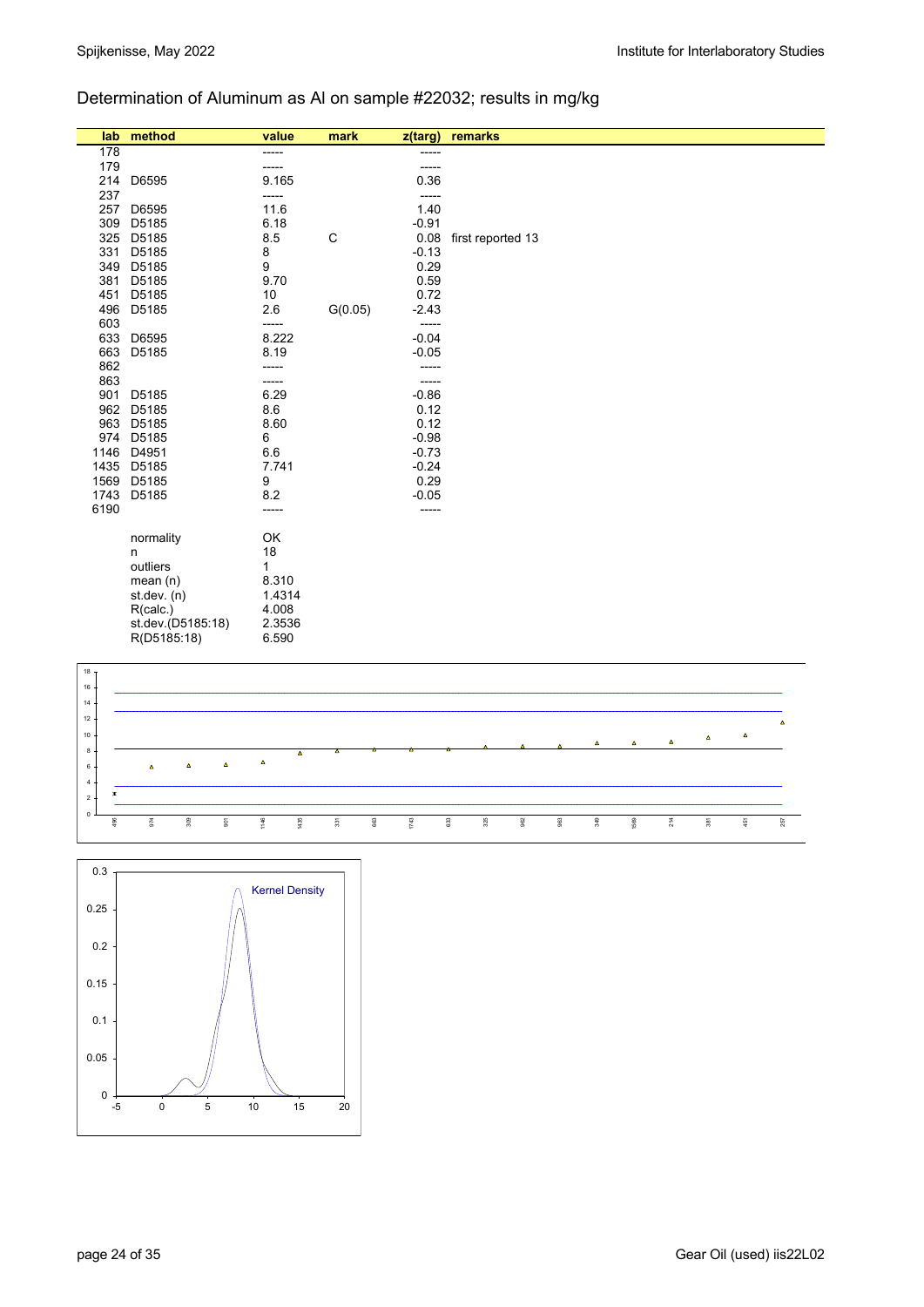# Determination of Boron as B on sample #22032; results in mg/kg

| lab  | method            | value  | mark | z(targ) | remarks |
|------|-------------------|--------|------|---------|---------|
| 178  |                   | -----  |      | -----   |         |
| 179  |                   | -----  |      | -----   |         |
| 214  | D6595             | 7.955  |      | 0.44    |         |
| 237  |                   | -----  |      | -----   |         |
| 257  | D6595             | 4.8    |      | $-0.23$ |         |
| 309  | D5185             | 3.26   |      | $-0.55$ |         |
| 325  | D5185             | 5.5    |      | $-0.08$ |         |
| 331  | D5185             | 6      |      | 0.03    |         |
| 349  | D5185             | 7      |      | 0.24    |         |
| 381  |                   | -----  |      | $-----$ |         |
| 451  | D5185             | 6      |      | 0.03    |         |
| 496  | D5185             | 5.83   |      | $-0.01$ |         |
| 603  |                   | -----  |      | -----   |         |
| 633  |                   | -----  |      | -----   |         |
| 663  | D5185             | 4.61   |      | $-0.27$ |         |
| 862  |                   | -----  |      | -----   |         |
| 863  |                   | -----  |      | -----   |         |
| 901  | D5185             | 5.26   |      | $-0.13$ |         |
| 962  |                   | -----  |      | -----   |         |
| 963  | D5185             | 6.36   |      | 0.10    |         |
| 974  | D5185             | 8      |      | 0.45    |         |
| 1146 |                   | -----  |      | -----   |         |
| 1435 | D5185             | 6.367  |      | 0.11    |         |
| 1569 | D5185             | 5      |      | $-0.18$ |         |
| 1743 | D5185             | 6.1    |      | 0.05    |         |
| 6190 |                   | -----  |      | -----   |         |
|      | normality         | OK     |      |         |         |
|      | n                 | 15     |      |         |         |
|      | outliers          | 0      |      |         |         |
|      | mean $(n)$        | 5.869  |      |         |         |
|      | st. dev. (n)      | 1.2406 |      |         |         |
|      | R(calc.)          | 3.474  |      |         |         |
|      | st.dev.(D5185:18) | 4.7258 |      |         |         |
|      | R(D5185:18)       | 13.232 |      |         |         |
|      |                   |        |      |         |         |



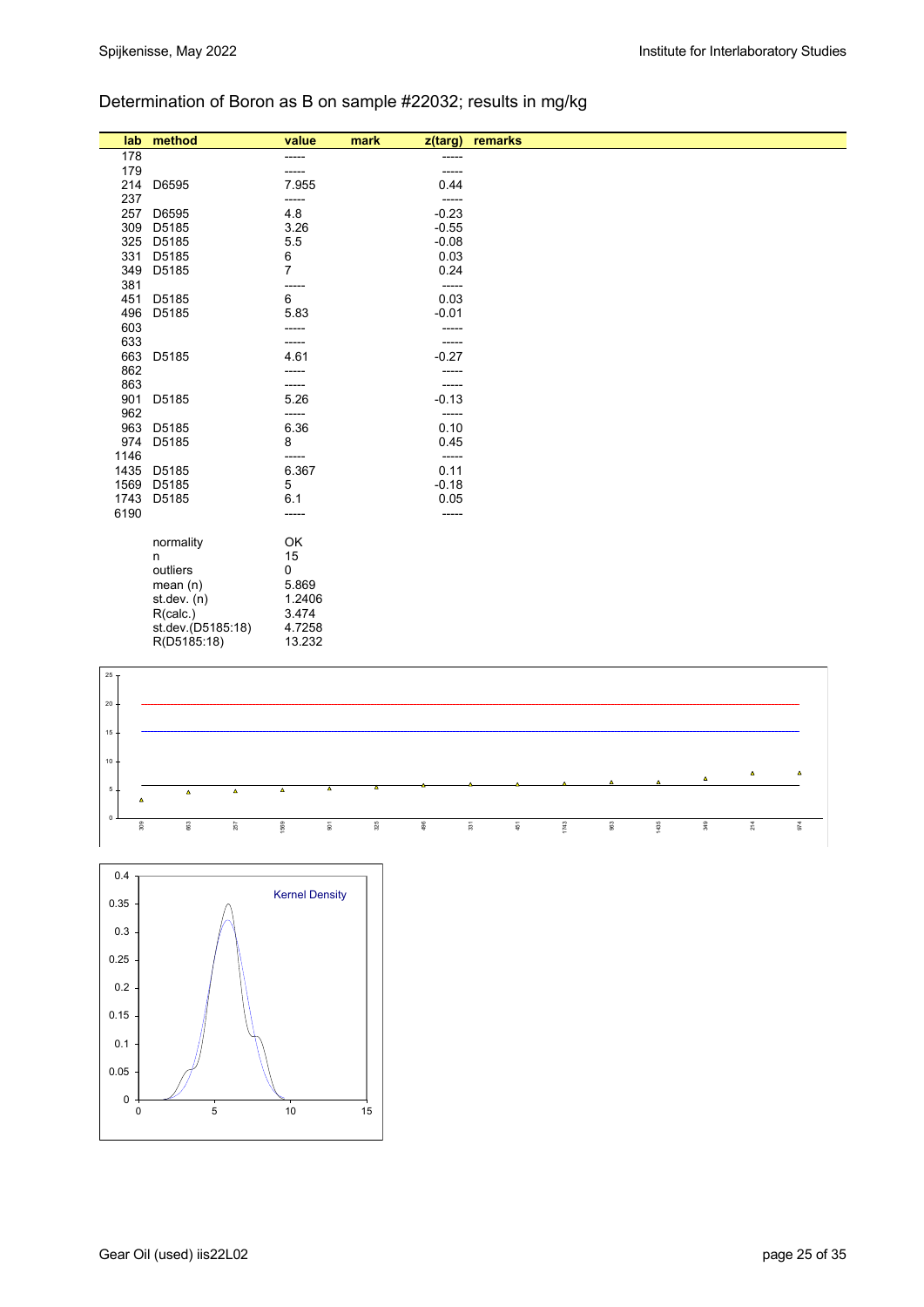# Determination of Copper as Cu on sample #22032; results in mg/kg

| lab  | method            | value   | mark        | z(targ) | remarks             |  |
|------|-------------------|---------|-------------|---------|---------------------|--|
| 178  |                   | -----   |             | -----   |                     |  |
| 179  |                   | -----   |             | -----   |                     |  |
| 214  | D6595             | 6.145   | G(0.05)     | $-2.64$ |                     |  |
| 237  |                   | -----   |             | -----   |                     |  |
| 257  | D6595             | 8.1     |             | 0.23    |                     |  |
| 309  | D5185             | 8.47    |             | 0.77    |                     |  |
| 325  | D5185             | 8       |             | 0.08    |                     |  |
| 331  | D5185             | $\bf 8$ |             | 0.08    |                     |  |
| 349  | D5185             | 8       |             | 0.08    |                     |  |
| 381  | D5185             | 7.12    |             | $-1.21$ |                     |  |
| 451  | D5185             | 8       |             | 0.08    |                     |  |
| 496  | D5185             | 7.40    |             | $-0.80$ |                     |  |
| 603  |                   | -----   |             |         |                     |  |
| 633  |                   | -----   |             | -----   |                     |  |
| 663  | D5185             | 7.94    |             | $-0.01$ |                     |  |
| 862  |                   |         |             |         |                     |  |
| 863  |                   | -----   |             | -----   |                     |  |
| 901  | D5185             | 7.73    | $\mathsf C$ | $-0.31$ | first reported 6.59 |  |
| 962  | D5185             | 8.2     |             | 0.38    |                     |  |
| 963  | D5185             | 7.82    |             | $-0.18$ |                     |  |
| 974  | D5185             | 8       |             | 0.08    |                     |  |
| 1146 | D4951             | 7.7     |             | $-0.36$ |                     |  |
| 1435 | D5185             | 7.858   |             | $-0.13$ |                     |  |
| 1569 | D5185             | 9       |             | 1.55    |                     |  |
| 1743 | D5185             | 7.7     |             | $-0.36$ |                     |  |
| 6190 |                   | -----   |             | -----   |                     |  |
|      |                   |         |             |         |                     |  |
|      | normality         | not OK  |             |         |                     |  |
|      | n                 | 17      |             |         |                     |  |
|      | outliers          | 1       |             |         |                     |  |
|      | mean $(n)$        | 7.943   |             |         |                     |  |
|      | st. dev. (n)      | 0.4077  |             |         |                     |  |
|      | R(calc.)          | 1.142   |             |         |                     |  |
|      | st.dev.(D5185:18) | 0.6809  |             |         |                     |  |
|      | R(D5185:18)       | 1.906   |             |         |                     |  |
|      |                   |         |             |         |                     |  |



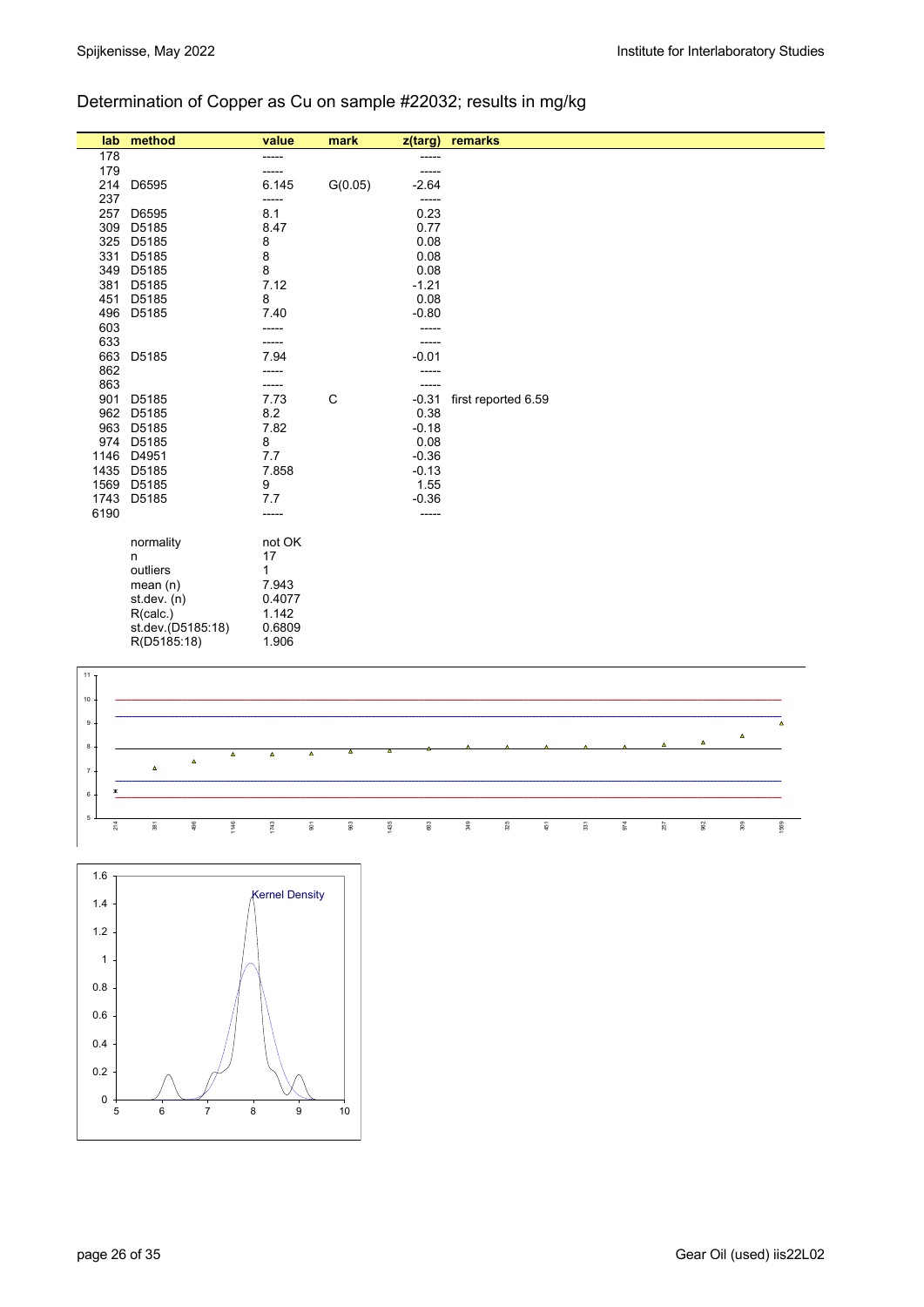# Determination of Iron as Fe on sample #22032; results in mg/kg

| lab  | method            | value  | mark<br>z(targ) | remarks |
|------|-------------------|--------|-----------------|---------|
| 178  |                   | -----  | -----           |         |
| 179  |                   | -----  |                 |         |
| 214  | D6595             | 42.33  | $-0.22$         |         |
| 237  |                   | -----  | -----           |         |
| 257  | D6595             | 40.40  | $-0.73$         |         |
| 309  | D5185             | 40.30  | $-0.76$         |         |
| 325  | D5185             | 43     | $-0.04$         |         |
| 331  | D5185             | 44     | 0.22            |         |
| 349  | D5185             | 46     | 0.75            |         |
| 381  |                   | -----  | -----           |         |
| 451  | D5185             | 45     | 0.49            |         |
| 496  | D5185             | 44.6   | 0.38            |         |
| 603  |                   | -----  | -----           |         |
| 633  |                   | -----  | -----           |         |
| 663  | D5185             | 41.5   | $-0.44$         |         |
| 862  |                   | -----  | -----           |         |
| 863  |                   | -----  | -----           |         |
| 901  | D5185             | 41.68  | $-0.39$         |         |
| 962  | D5185             | 45     | 0.49            |         |
| 963  | D5185             | 43.37  | 0.06            |         |
| 974  | D5185             | 44     | 0.22            |         |
| 1146 | D4951             | 41.0   | $-0.57$         |         |
| 1435 | D5185             | 43.571 | 0.11            |         |
| 1569 | D5185             | 44     | 0.22            |         |
| 1743 | D5185             | 44     | 0.22            |         |
| 6190 |                   | -----  | -----           |         |
|      |                   |        |                 |         |
|      | normality         | OK     |                 |         |
|      | n                 | 17     |                 |         |
|      | outliers          | 0      |                 |         |
|      | mean $(n)$        | 43.162 |                 |         |
|      | st.dev. $(n)$     | 1.6969 |                 |         |
|      | R(calc.)          | 4.751  |                 |         |
|      | st.dev.(D5185:18) | 3.7751 |                 |         |
|      | R(D5185:18)       | 10.570 |                 |         |



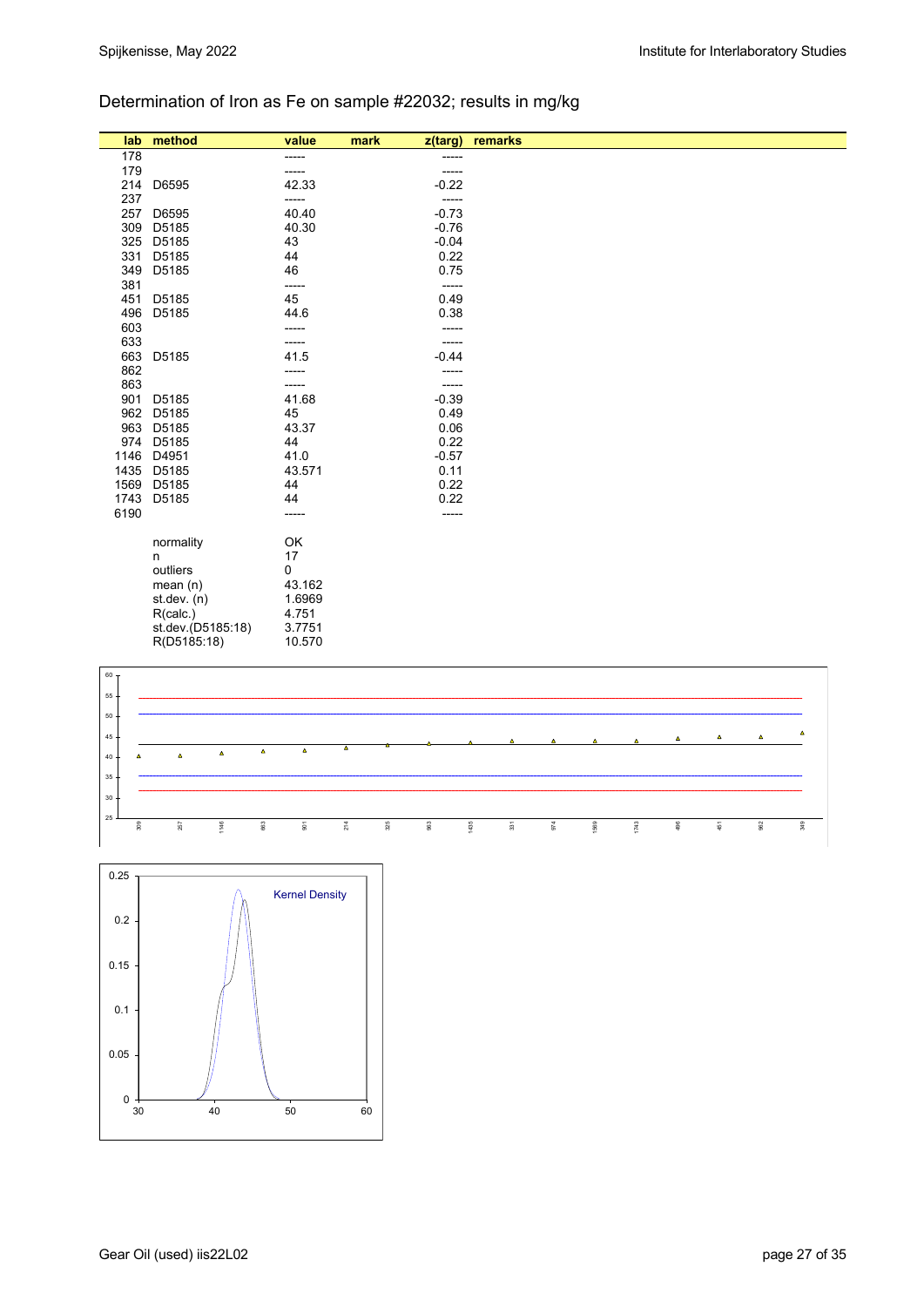# Determination of Silicon as Si on sample #22032; results in mg/kg

| lab  | method            | value  | mark<br>z(targ) | remarks |
|------|-------------------|--------|-----------------|---------|
| 178  |                   | -----  | -----           |         |
| 179  |                   | -----  | -----           |         |
| 214  | D6595             | 8.205  | $-0.56$         |         |
| 237  |                   | -----  | -----           |         |
| 257  | D6595             | 10.25  | 0.26            |         |
| 309  | D5185             | 9.23   | $-0.15$         |         |
| 325  | D5185             | 10.5   | 0.36            |         |
| 331  | D5185             | 10     | 0.16            |         |
| 349  | D5185             | 10     | 0.16            |         |
| 381  |                   | -----  | -----           |         |
| 451  | D5185             | 10     | 0.16            |         |
| 496  | D5185             | 10.1   | 0.20            |         |
| 603  |                   | -----  | -----           |         |
| 633  | D6595             | 7.730  | $-0.75$         |         |
| 663  | D5185             | 9.11   | $-0.20$         |         |
| 862  |                   | -----  | -----           |         |
| 863  |                   | -----  | -----           |         |
| 901  | D5185             | 9.37   | $-0.09$         |         |
| 962  | D5185             | 11     | 0.56            |         |
| 963  | D5185             | 9.43   | $-0.07$         |         |
| 974  | D5185             | 10     | 0.16            |         |
| 1146 | D4951             | 8.9    | $-0.28$         |         |
| 1435 | D5185             | 9.655  | 0.02            |         |
| 1569 | D5185             | 10     | 0.16            |         |
| 1743 | D5185             | 9.4    | $-0.08$         |         |
| 6190 |                   | -----  | -----           |         |
|      |                   | OK     |                 |         |
|      | normality         | 18     |                 |         |
|      | n<br>outliers     | 0      |                 |         |
|      |                   |        |                 |         |
|      | mean $(n)$        | 9.604  |                 |         |
|      | st.dev. $(n)$     | 0.7925 |                 |         |
|      | R(calc.)          | 2.219  |                 |         |
|      | st.dev.(D5185:18) | 2.5027 |                 |         |
|      | R(D5185:18)       | 7.007  |                 |         |
|      |                   |        |                 |         |



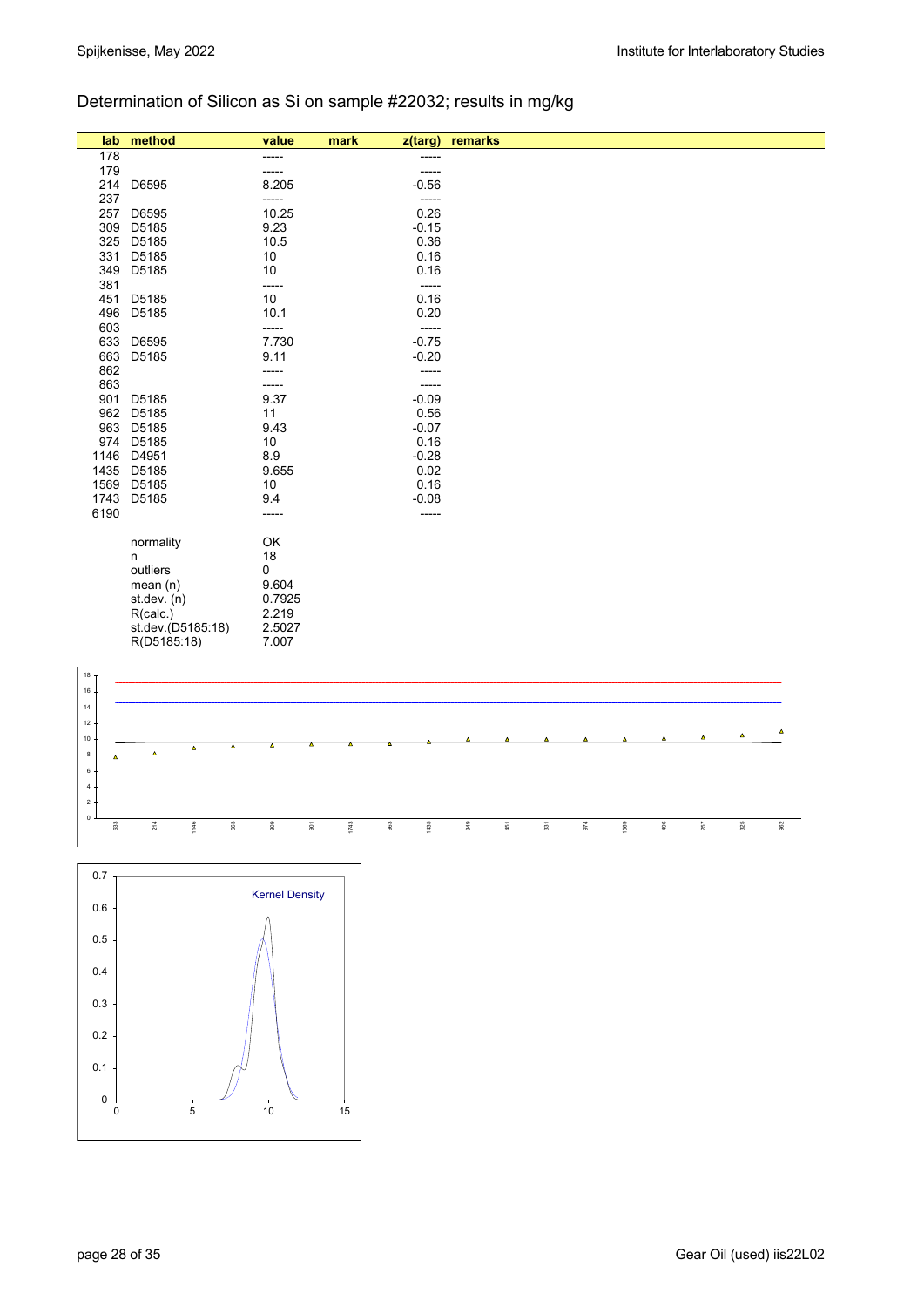# Determination of Tin as Sn on sample #22032; results in mg/kg

| lab  | method            | value          | mark<br>z(targ) | remarks |
|------|-------------------|----------------|-----------------|---------|
| 178  |                   | -----          | -----           |         |
| 179  |                   | -----          | -----           |         |
| 214  | D6595             | 10.77          | 0.61            |         |
| 237  |                   | -----          | -----           |         |
| 257  | D6595             | 8.90           | $-0.03$         |         |
| 309  | D5185             | 6.44           | $-0.87$         |         |
| 325  | D5185             | 10             | 0.35            |         |
| 331  | D5185             | 11             | 0.69            |         |
| 349  | D5185             | $\overline{7}$ | $-0.68$         |         |
| 381  |                   | -----          | -----           |         |
| 451  | D5185             | $\sqrt{5}$     | $-1.36$         |         |
| 496  | D5185             | 6.5            | $-0.85$         |         |
| 603  |                   | -----          | -----           |         |
| 633  | D6595             | 8.2325         | $-0.26$         |         |
| 663  | D5185             | 10.4           | 0.48            |         |
| 862  |                   | -----          | -----           |         |
| 863  |                   | -----          | -----           |         |
| 901  | D5185             | 10.79          | 0.62            |         |
| 962  | D5185             | 11             | 0.69            |         |
| 963  | D5185             | 10.23          | 0.43            |         |
| 974  | D5185             | 11             | 0.69            |         |
| 1146 | D4951             | 5.1            | $-1.33$         |         |
| 1435 | D5185             | 11.319         | 0.80            |         |
| 1569 | D5185             | $\overline{7}$ | $-0.68$         |         |
| 1743 | D5185             | 11             | 0.69            |         |
| 6190 |                   | -----          | -----           |         |
|      |                   |                |                 |         |
|      | normality         | OK             |                 |         |
|      | n                 | 18             |                 |         |
|      | outliers          | 0              |                 |         |
|      | mean $(n)$        | 8.982          |                 |         |
|      | st. dev. (n)      | 2.2334         |                 |         |
|      | R(calc.)          | 6.253          |                 |         |
|      | st.dev.(D5185:18) | 2.9252         |                 |         |
|      | R(D5185:18)       | 8.191          |                 |         |
|      |                   |                |                 |         |



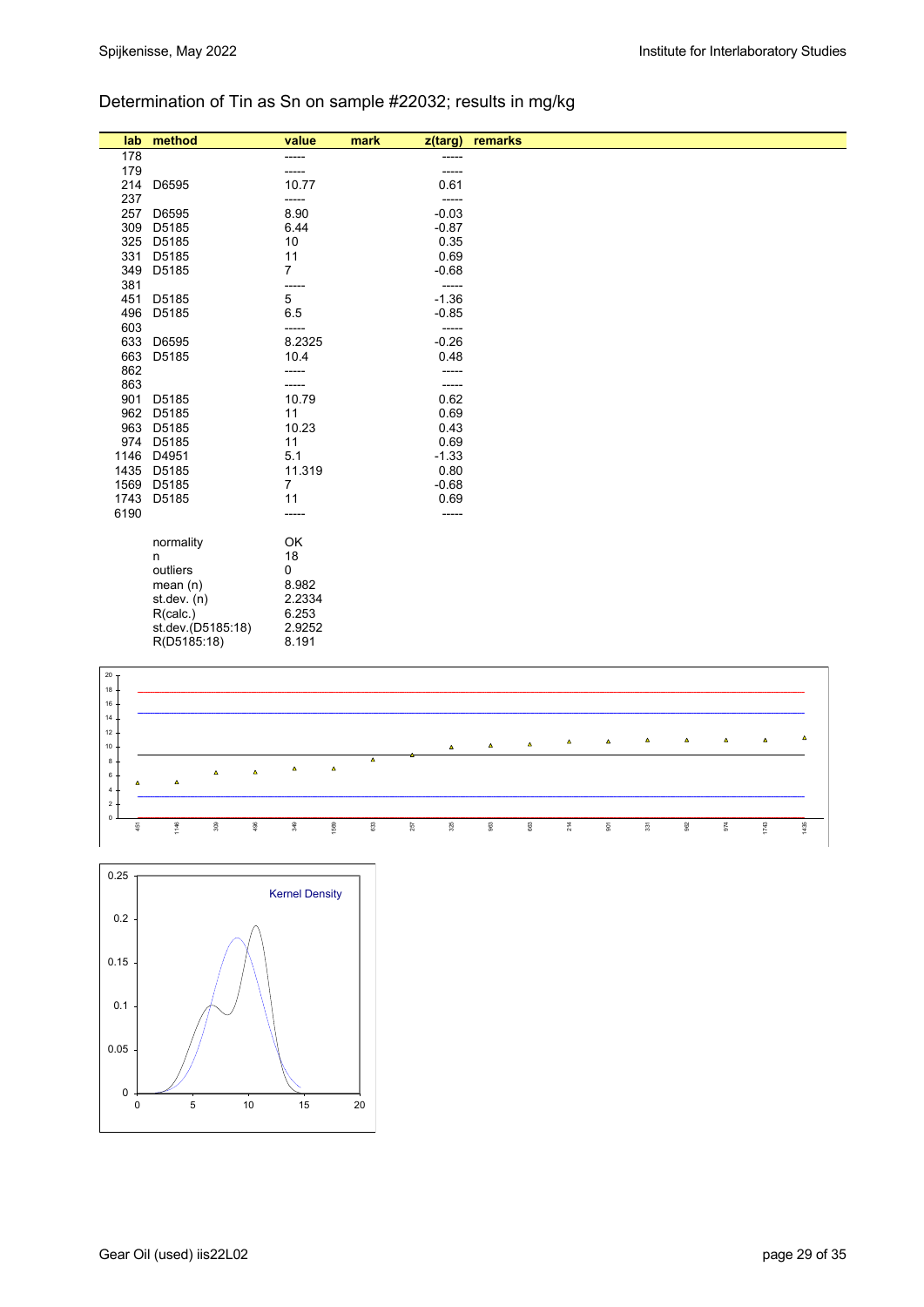# Determination of Calcium as Ca on sample #22032; results in mg/kg

| lab        | method           | value          | mark        | z(targ)         | remarks                                 |
|------------|------------------|----------------|-------------|-----------------|-----------------------------------------|
| 178        |                  | -----          |             | -----           |                                         |
| 179        |                  | -----          |             | -----           |                                         |
| 214        | D6595            | 3.02           |             | 0.61            |                                         |
| 237        |                  | -----          |             | -----           |                                         |
| 257        |                  | -----          |             | -----           |                                         |
| 309        | D5185            | 3.07           |             | 0.75            |                                         |
| 325        | D5185            | 2.5            | $\mathsf C$ | $-0.75$         |                                         |
| 331<br>349 | D5185<br>D5185   | 3<br>2         |             | 0.56<br>$-2.06$ | first reported 5                        |
| 381        |                  | -----          |             | -----           |                                         |
| 451        | D5185            | $\overline{2}$ |             | $-2.06$         |                                         |
| 496        | D5185            | 1.8            |             | $-2.58$         |                                         |
| 603        |                  | -----          |             | -----           |                                         |
| 633        |                  |                |             | -----           |                                         |
| 663        | D5185            | 3.00           |             | 0.56            |                                         |
| 862        |                  | -----          |             | -----           |                                         |
| 863        |                  | -----          |             | -----           |                                         |
| 901        | D5185            | $<$ 40         |             | -----           |                                         |
|            | 962 D5185        | 2.68           |             | $-0.28$         |                                         |
|            | 963 D5185        | 2.98           |             | 0.51            |                                         |
|            | 974 D5185        | 4              |             | 3.18            |                                         |
|            | 1146 D4951       | $5$            |             | -----           |                                         |
|            | 1435 D5185       | 2.442          |             | $-0.90$         |                                         |
| 1569       | D5185            | 4              |             | 3.18            |                                         |
| 1743       | D5185            | 2.50           |             | $-0.75$         |                                         |
| 6190       |                  | -----          |             | -----           |                                         |
|            | normality        | OK             |             |                 |                                         |
|            | n                | 14             |             |                 |                                         |
|            | outliers         | 0              |             |                 |                                         |
|            | mean(n)          | 2.785          |             |                 |                                         |
|            | st. dev. (n)     | 0.6629         |             |                 |                                         |
|            | R(calc.)         | 1.856          |             |                 |                                         |
|            | st.dev.(Horwitz) | 0.3820         |             |                 |                                         |
|            | R(Horwitz)       | 1.069          |             |                 |                                         |
| Compare    |                  |                |             |                 |                                         |
|            | R(D5185:18)      | 0.057          |             |                 | application range D5185:18: 40 - 9000   |
|            | R(D6595:17)      | 1.466          |             |                 | application range D6595:17: 3.7 - 11460 |
|            |                  |                |             |                 |                                         |
| 4.5 $T$    |                  |                |             |                 |                                         |
| $4+$       |                  |                |             |                 | $\overline{\phantom{a}}$<br>▵           |



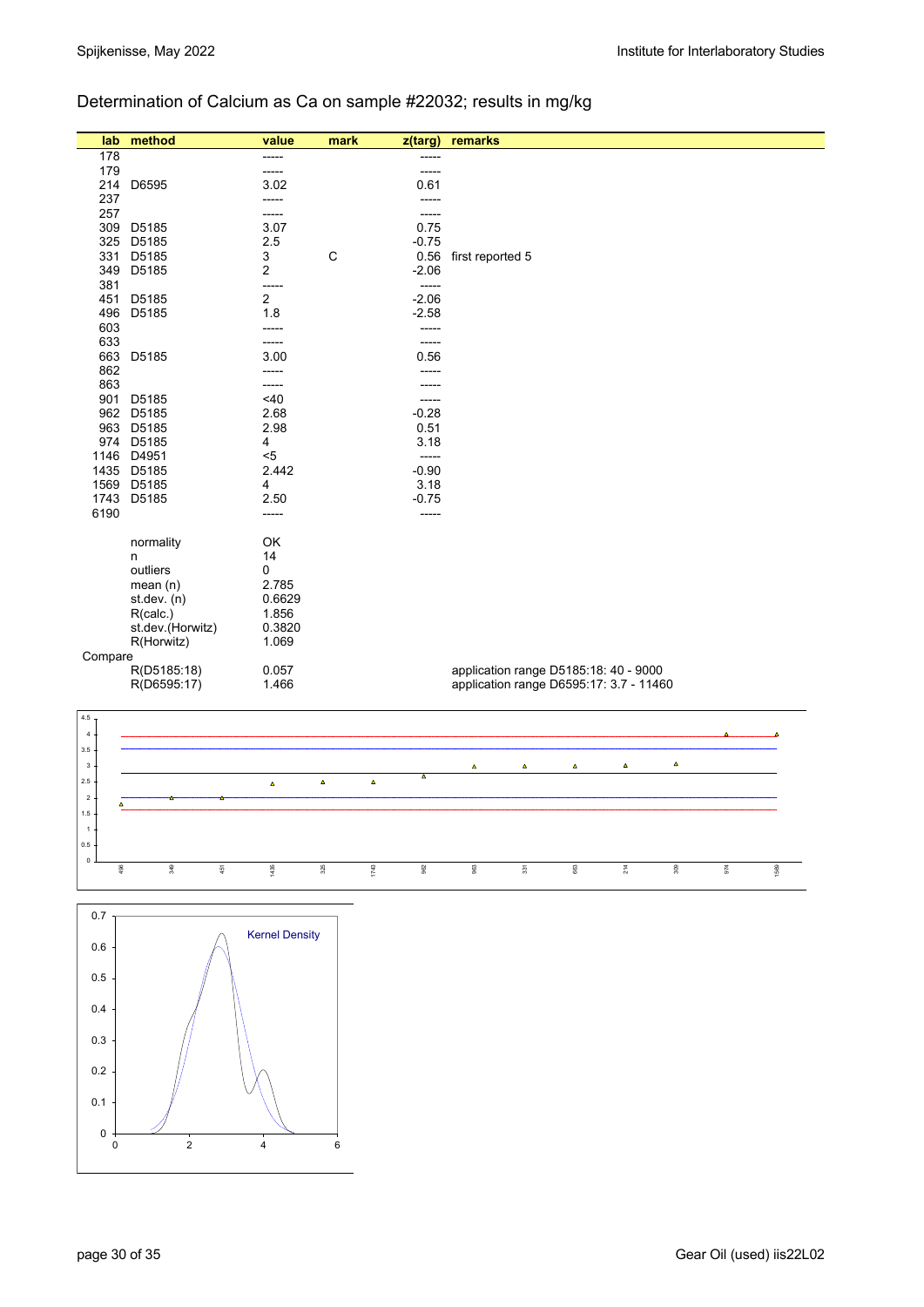# Determination of Phosphorus as P on sample #22032; results in mg/kg

| lab              | method            | value   | mark    | z(targ) | remarks |
|------------------|-------------------|---------|---------|---------|---------|
| 178              |                   | -----   |         | -----   |         |
| 179              |                   | -----   |         | -----   |         |
|                  | 214 D6595         | 456.805 | G(0.01) | 5.46    |         |
| 237              |                   | -----   |         | -----   |         |
| 257              |                   | -----   |         | -----   |         |
| 309              | D5185             | 295.5   |         | $-0.52$ |         |
| 325              | D5185             | 317.5   |         | 0.30    |         |
| 331              | D5185             | 308     |         | $-0.05$ |         |
| 349              | D5185             | 312     |         | 0.10    |         |
| 381              |                   | -----   |         | -----   |         |
| 451              | D5185             | 311     |         | 0.06    |         |
| 496              | D5185             | 311.1   |         | 0.06    |         |
| 603              |                   | -----   |         | -----   |         |
| 633              |                   | -----   |         | -----   |         |
| 663              | D5185             | 321.9   |         | 0.46    |         |
| 862              |                   | -----   |         | -----   |         |
| 863              |                   | -----   |         | -----   |         |
| 901              | D5185             | 302     |         | $-0.27$ |         |
| 962              | D5185             | 309     |         | $-0.02$ |         |
|                  | 963 D5185         | 315.75  |         | 0.23    |         |
|                  | 974 D5185         | 315     |         | 0.21    |         |
| 1146             | D4951             | 290.4   |         | $-0.70$ |         |
| 1435             | D5185             | 345.127 |         | 1.32    |         |
| 1569             | D5185             | 282     |         | $-1.01$ |         |
| 1743             | D5185             | 305     |         | $-0.16$ |         |
| 6190             |                   | -----   |         | -----   |         |
|                  | normality         | not OK  |         |         |         |
|                  | n                 | 15      |         |         |         |
|                  | outliers          | 1       |         |         |         |
|                  | mean $(n)$        | 309.418 |         |         |         |
|                  | st. dev. (n)      | 14.5489 |         |         |         |
|                  | R(calc.)          | 40.737  |         |         |         |
|                  | st.dev.(D5185:18) | 27.0137 |         |         |         |
|                  | R(D5185:18)       | 75.638  |         |         |         |
|                  |                   |         |         |         |         |
| $\frac{1500}{1}$ |                   |         |         |         |         |



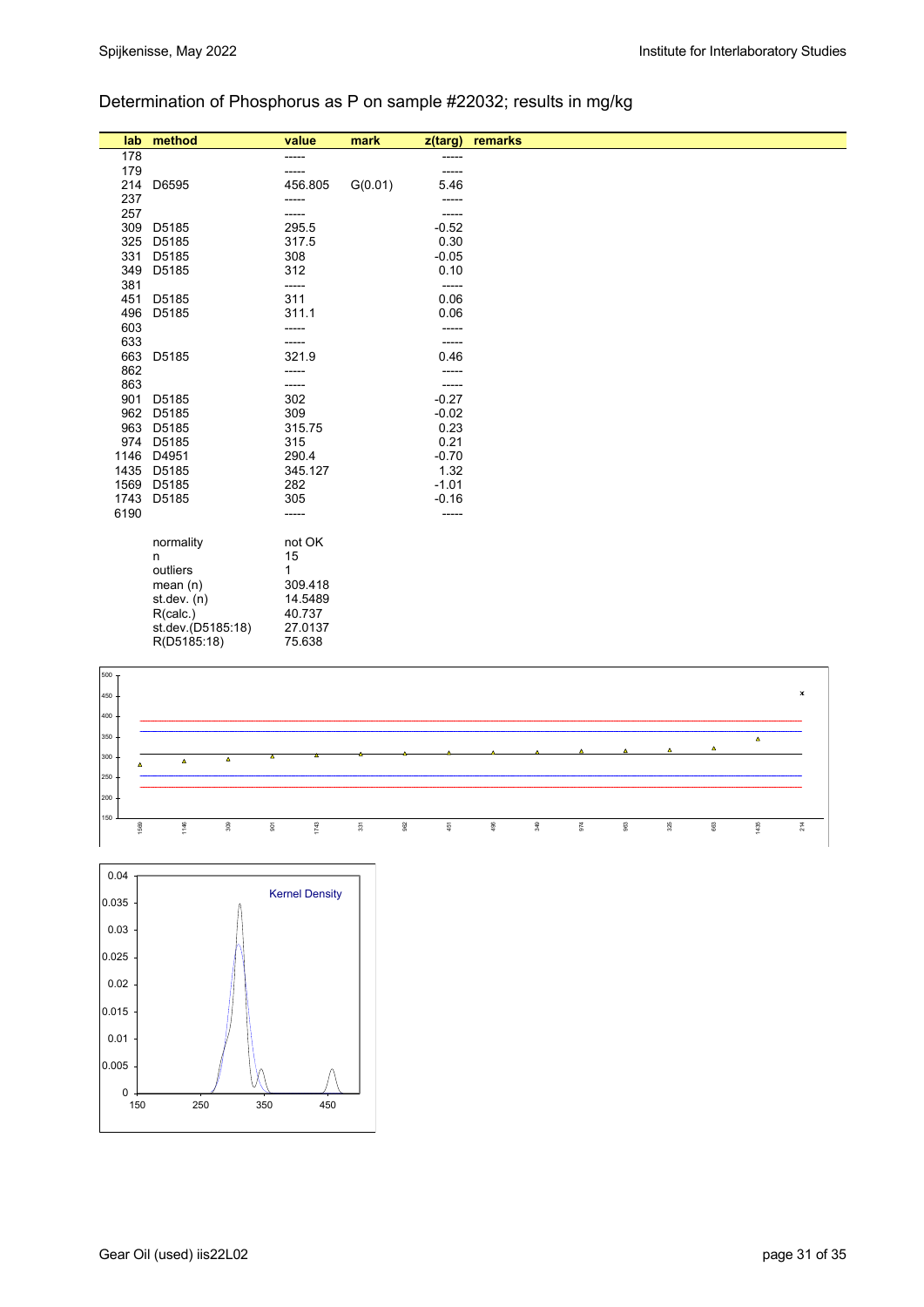# Determination of Zinc as Zn on sample #22032; results in mg/kg

| lab                  | method                   |                      | value                   | mark        | $\overline{z$ (targ) |                 | remarks             |         |                                        |                |                |          |          |      |
|----------------------|--------------------------|----------------------|-------------------------|-------------|----------------------|-----------------|---------------------|---------|----------------------------------------|----------------|----------------|----------|----------|------|
| 178                  |                          |                      | -----                   |             |                      | -----           |                     |         |                                        |                |                |          |          |      |
| 179                  |                          |                      | -----                   |             |                      | -----           |                     |         |                                        |                |                |          |          |      |
| 214                  | D6595                    |                      | 3.265<br>-----          |             |                      | 1.52<br>-----   |                     |         |                                        |                |                |          |          |      |
| 237<br>257           | D6595                    |                      | 2.4                     |             |                      | $-0.81$         |                     |         |                                        |                |                |          |          |      |
| 309                  | D5185                    |                      | 2.52                    |             |                      | $-0.49$         |                     |         |                                        |                |                |          |          |      |
|                      | 325 D5185                |                      | 2.5                     |             |                      | $-0.54$         |                     |         |                                        |                |                |          |          |      |
|                      | 331 D5185                |                      | $\overline{\mathbf{c}}$ | $\mathsf C$ |                      | $-1.88$         | first reported 4    |         |                                        |                |                |          |          |      |
|                      | 349 D5185                |                      | $\overline{2}$          |             |                      | $-1.88$         |                     |         |                                        |                |                |          |          |      |
| 381                  | 451 D5185                |                      | -----<br>3              |             |                      | -----<br>0.80   |                     |         |                                        |                |                |          |          |      |
|                      | 496 D5185                |                      | 2.4                     |             |                      | $-0.81$         |                     |         |                                        |                |                |          |          |      |
| 603                  |                          |                      | -----                   |             |                      | -----           |                     |         |                                        |                |                |          |          |      |
|                      | 633 D6595                |                      | 2.6225                  |             |                      | $-0.21$         |                     |         |                                        |                |                |          |          |      |
|                      | 663 D5185                |                      | 2.67                    |             |                      | $-0.08$         |                     |         |                                        |                |                |          |          |      |
| 862                  |                          |                      | -----<br>-----          |             |                      | -----           |                     |         |                                        |                |                |          |          |      |
| 863                  | 901 D5185                |                      | <60                     |             |                      | -----<br>-----  |                     |         |                                        |                |                |          |          |      |
|                      | 962 D5185                |                      | 3.02                    |             |                      | 0.86            |                     |         |                                        |                |                |          |          |      |
|                      | 963 D5185                |                      | 2.75                    |             |                      | 0.13            |                     |         |                                        |                |                |          |          |      |
|                      | 974 D5185                |                      | 3                       |             |                      | 0.80            |                     |         |                                        |                |                |          |          |      |
|                      | 1146 D4951               |                      | $< 5$                   |             |                      | $-----$         |                     |         |                                        |                |                |          |          |      |
|                      | 1435 D5185               |                      | 2.635                   |             |                      | $-0.18$<br>0.80 |                     |         |                                        |                |                |          |          |      |
|                      | 1569 D5185<br>1743 D5185 |                      | 3<br>3.43               | C           |                      | 1.96            | first reported 4.81 |         |                                        |                |                |          |          |      |
| 6190                 |                          |                      | -----                   |             |                      | -----           |                     |         |                                        |                |                |          |          |      |
|                      |                          |                      |                         |             |                      |                 |                     |         |                                        |                |                |          |          |      |
|                      | normality                |                      | OK                      |             |                      |                 |                     |         |                                        |                |                |          |          |      |
|                      | n<br>outliers            |                      | 16<br>0                 |             |                      |                 |                     |         |                                        |                |                |          |          |      |
|                      | mean $(n)$               |                      | 2.701                   |             |                      |                 |                     |         |                                        |                |                |          |          |      |
|                      | st.dev. (n)              |                      | 0.4058                  |             |                      |                 |                     |         |                                        |                |                |          |          |      |
|                      | R(calc.)                 |                      | 1.136                   |             |                      |                 |                     |         |                                        |                |                |          |          |      |
|                      | st.dev.(Horwitz)         |                      | 0.3721                  |             |                      |                 |                     |         |                                        |                |                |          |          |      |
| Compare              | R(Horwitz)               |                      | 1.042                   |             |                      |                 |                     |         |                                        |                |                |          |          |      |
|                      | R(D5185:18)              |                      | 0.248                   |             |                      |                 |                     |         | application range D5185:18: 60 - 1600  |                |                |          |          |      |
|                      | R(D6595:17)              |                      | 2.072                   |             |                      |                 |                     |         | application range D6595:17: 5.3 - 1345 |                |                |          |          |      |
|                      |                          |                      |                         |             |                      |                 |                     |         |                                        |                |                |          |          |      |
| 4.5 <sub>1</sub>     |                          |                      |                         |             |                      |                 |                     |         |                                        |                |                |          |          |      |
| 4.1<br>$3.5\,$       |                          |                      |                         |             |                      |                 |                     |         |                                        |                |                |          |          |      |
| $3 \cdot$            |                          |                      |                         |             |                      |                 |                     |         | $\pmb{\Delta}$                         | $\pmb{\Delta}$ | $\pmb{\Delta}$ | $\Delta$ | $\Delta$ |      |
| $2.5\,$              |                          | $\Delta$<br>$\Delta$ | $\Delta$                | $\Delta$    | Δ                    |                 |                     |         |                                        |                |                |          |          |      |
| $\overline{2}$       |                          |                      |                         |             |                      |                 |                     |         |                                        |                |                |          |          |      |
| $1.5\,$              |                          |                      |                         |             |                      |                 |                     |         |                                        |                |                |          |          |      |
| $\mathbf{1}$         |                          |                      |                         |             |                      |                 |                     |         |                                        |                |                |          |          |      |
| $0.5\,$              |                          |                      |                         |             |                      |                 |                     |         |                                        |                |                |          |          |      |
| $\mathbf 0$<br>$331$ | 349                      | $496$<br>257         | 325                     | $309$       | 633                  | 1435            | 663                 | $963\,$ | 451                                    | $974$          | 1569           | $962\,$  | $214$    | 1743 |
|                      |                          |                      |                         |             |                      |                 |                     |         |                                        |                |                |          |          |      |
|                      |                          |                      |                         |             |                      |                 |                     |         |                                        |                |                |          |          |      |
| $1.2$                |                          |                      |                         |             |                      |                 |                     |         |                                        |                |                |          |          |      |
|                      |                          |                      | <b>Kernel Density</b>   |             |                      |                 |                     |         |                                        |                |                |          |          |      |
| $\mathbf{1}$         |                          |                      |                         |             |                      |                 |                     |         |                                        |                |                |          |          |      |
|                      |                          |                      |                         |             |                      |                 |                     |         |                                        |                |                |          |          |      |
| $0.8\,$              |                          |                      |                         |             |                      |                 |                     |         |                                        |                |                |          |          |      |
|                      |                          |                      |                         |             |                      |                 |                     |         |                                        |                |                |          |          |      |
| 0.6                  |                          |                      |                         |             |                      |                 |                     |         |                                        |                |                |          |          |      |

 $0 +$ 

012345

0.2

0.4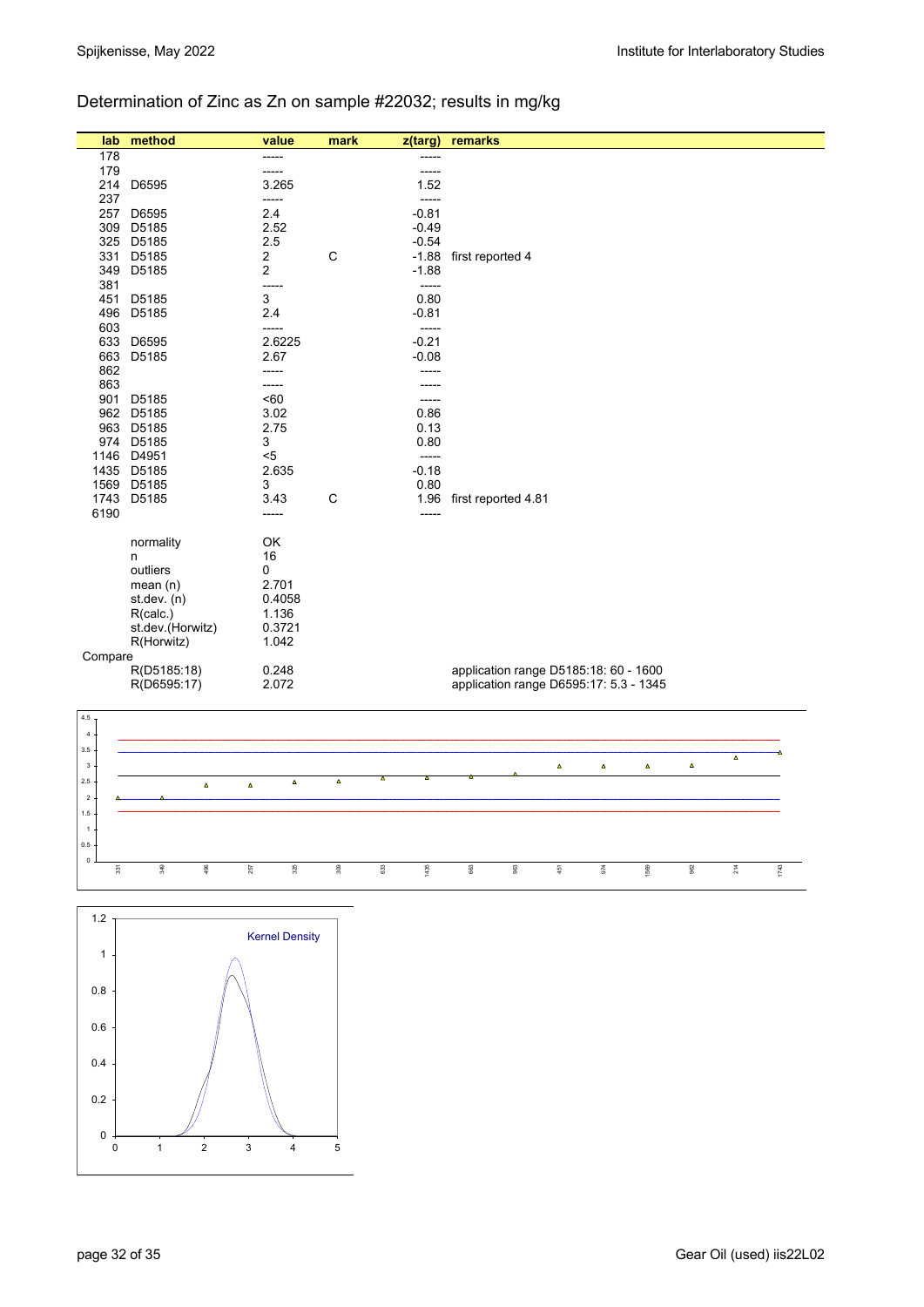Reported test results of other elements on sample #22032; results in mg/kg

| lab  | <b>Barium</b><br>as Ba | Cadmium<br>as Cd | <b>Chromium</b><br>as Cr | Lead<br>as Pb | <b>Lithium</b><br>as Li | <b>Magnesium</b><br>as Mg | <b>Manganese</b><br>as Mn |
|------|------------------------|------------------|--------------------------|---------------|-------------------------|---------------------------|---------------------------|
| 178  | -----                  | -----            | -----                    | -----         | -----                   | -----                     | -----                     |
| 179  | -----                  |                  | -----                    | -----         | -----                   | -----                     | -----                     |
| 214  | 0.000                  | 0.000            | 0.045                    | 0.635         | 0.000                   | 0.235                     | 0.000                     |
| 237  | -----                  | -----            | -----                    | -----         | ------                  | -----                     | -----                     |
| 257  | 0.1                    | 0.3              | 0.2                      | 0.0           | 0.0                     | 0.3                       | 1.5                       |
| 309  | $\mathbf 0$            | 0                | 0.13                     | 0             | 0                       | 0.14                      | 0.45                      |
| 325  | $<$ 1                  | -----            | $<$ 1                    | $<$ 1         | $<$ 1                   | $<$ 1                     | $<$ 1                     |
| 331  | $2$                    | $2$              | $2$                      | $2$           | $2$                     | $2$                       | $2$                       |
| 349  | 0                      | 0                | 0                        | 0             | 0                       | 0                         |                           |
| 381  | -----                  | ------           | -----                    | -----         | -----                   | -----                     |                           |
| 451  | < 1                    | < 1              | < 1                      | $\leq 1$      |                         | < 1                       |                           |
| 496  | < 0.5                  | $<$ 1            | $<$ 1                    | $<$ 1         | 0.94                    | < 1                       | <1                        |
| 603  | -----                  |                  |                          | -----         | -----                   |                           |                           |
| 633  | -----                  |                  | -----                    | 0             | 0                       | -----                     | -----                     |
| 663  | < 0.5                  |                  | $<$ 1                    | ~10           |                         | $5$                       | $5$                       |
| 862  | -----                  |                  |                          |               |                         |                           |                           |
| 863  | -----                  |                  | -----                    | -----         |                         | -----                     | -----                     |
| 901  | < 0.5                  |                  | $<$ 1                    | ~10           |                         | $5$                       | $5$                       |
| 962  | < 0.10                 |                  | 0.35                     | 0.15          |                         | 0.54                      | 0.68                      |
| 963  | < 0.100                | < 0.10           | 0.30                     | 0.22          | < 0.10                  | 0.33                      | 0.59                      |
| 974  | <1                     | <1               | <1                       | < 1           | <1                      | 1                         | <1                        |
| 1146 | $5$                    | -----            | < 1                      | $2$           | <1                      | < 1                       | <1                        |
| 1435 | 0.08                   | 0.045            | 0.312                    | 0.167         | 0.080                   | 0.167                     | 0.574                     |
| 1569 | <1                     | -----            | 1                        | $<$ 1         | -----                   | $<$ 1                     | -----                     |
| 1743 | 0.03                   | 0.03             | 0.3                      | 0.0           | 0.37                    | 0.00                      | 0.6                       |
| 6190 | -----                  | -----            | -----                    | -----         | -----                   | -----                     | ------                    |

| lab  | <b>Molybdenum</b><br>as Mo | <b>Nickel</b><br>as Ni | <b>Potassium</b><br>as K | <b>Silver</b><br>as Ag | <b>Sodium</b><br>as Na | <b>Titanium</b><br>as Ti | Vanadium<br>as V |
|------|----------------------------|------------------------|--------------------------|------------------------|------------------------|--------------------------|------------------|
| 178  | -----                      | -----                  | -----                    | ------                 | -----                  | -----                    | -----            |
| 179  | -----                      |                        |                          |                        |                        |                          |                  |
| 214  | 0.000                      | 0.200                  | 0.06                     | 0.000                  | 1.81                   | 0.000                    | 0.685            |
| 237  | -----                      | -----                  | -----                    | ------                 | -----                  | -----                    | -----            |
| 257  | 0.2                        | 0.0                    | 0.1                      | 0.0                    | 0.2                    | 0.1                      | 0.3              |
| 309  | $\mathbf 0$                | 0.26                   | 1.75                     | 0.03                   | 0                      | 0                        | 0                |
| 325  | $<$ 1                      | <1                     | $2$                      | $<$ 1                  | $2$                    | < 1                      | $<$ 1            |
| 331  | $2$                        | $2$                    | $2$                      | $2$                    | $2$                    | $2$                      | $2$              |
| 349  | $\mathbf 0$                | 0                      | $\mathbf 0$              | 0                      | 0                      | 0                        | 0                |
| 381  | -----                      | -----                  | -----                    | -----                  | -----                  | -----                    | -----            |
| 451  | < 1                        | < 1                    | < 1                      | < 1                    | < 1                    | < 1                      | < 1              |
| 496  | <1                         | $<$ 1                  | 1.4                      | $<$ 1                  | 0.9                    | < 1                      | $<$ 1            |
| 603  | -----                      |                        |                          | -----                  | -----                  |                          | -----            |
| 633  | ------                     |                        |                          | 0.075                  | 0.9925                 |                          | 0                |
| 663  | $<$ 5                      | $<$ 5                  |                          | < 0.5                  | $<$ 7                  | $5$                      | <1               |
| 862  | -----                      |                        |                          | -----                  | -----                  |                          |                  |
| 863  | -----                      |                        |                          | -----                  | -----                  | -----                    |                  |
| 901  | $5$                        | $5$                    | 40<                      | < 0.5                  | < 7                    | $<$ 5                    | $<$ 1            |
| 962  | < 0.10                     | 0.23                   | -----                    | -----                  | 0.34                   | < 0.10                   | < 0.10           |
| 963  | 0.11                       | 0.14                   | 0.53                     | < 0.10                 | 0.55                   | < 0.10                   | < 0.10           |
| 974  | <1                         | $<$ 1                  | $<$ 1                    | $<$ 1                  | C<br>$<$ 1             | $<$ 1                    | <1               |
| 1146 | -----                      | $<$ 1                  | -----                    | $<$ 1                  | $<$ 4                  | < 1                      | <1               |
| 1435 | 0.041                      | 0.154                  | 0.449                    | 0.021                  | 0.132                  | 0.044                    | 0.03             |
| 1569 | <1                         |                        | -----                    | $<$ 1                  | 2                      | -----                    | <1               |
| 1743 | 0.1                        | 0.1                    | 0.5                      | 0.0                    | 0.0                    | 0.0                      | 0.0              |
| 6190 | -----                      | -----                  | -----                    | -----                  | -----                  | -----                    | -----            |

Lab 974 first reported 8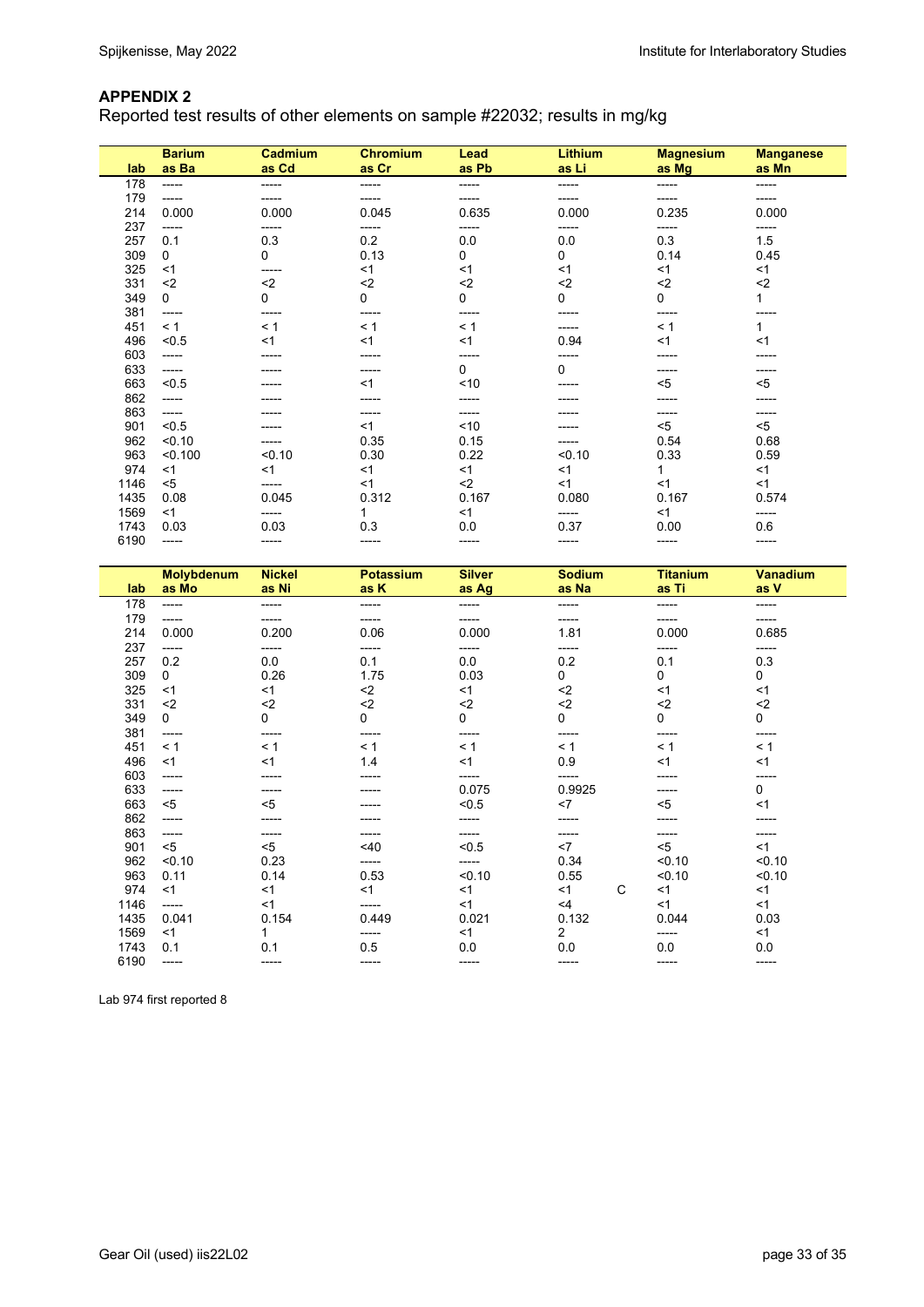## **Number of participants per country**

|                 | 1 lab in ALGERIA                   |
|-----------------|------------------------------------|
|                 | 2 labs in BELGIUM                  |
|                 | 2 labs in CHINA, People's Republic |
|                 | 2 labs in FRANCE                   |
|                 | 1 lab in GERMANY                   |
|                 | 1 lab in MALAYSIA                  |
|                 | 2 labs in NETHERLANDS              |
|                 | 1 lab in NIGERIA                   |
|                 | 1 lab in PHILIPPINES               |
|                 | 1 lab in ROMANIA                   |
|                 | 2 labs in SAUDI ARABIA             |
|                 | 1 lab in SERBIA                    |
| 2 labs in SPAIN |                                    |
|                 | 1 lab in TANZANIA                  |
|                 | 1 lab in THAILAND                  |
|                 | 1 lab in TURKEY                    |
|                 | 1 lab in UNITED ARAB EMIRATES      |
|                 | 1 lab in UNITED KINGDOM            |
|                 | 2 labs in UNITED STATES OF AMERICA |